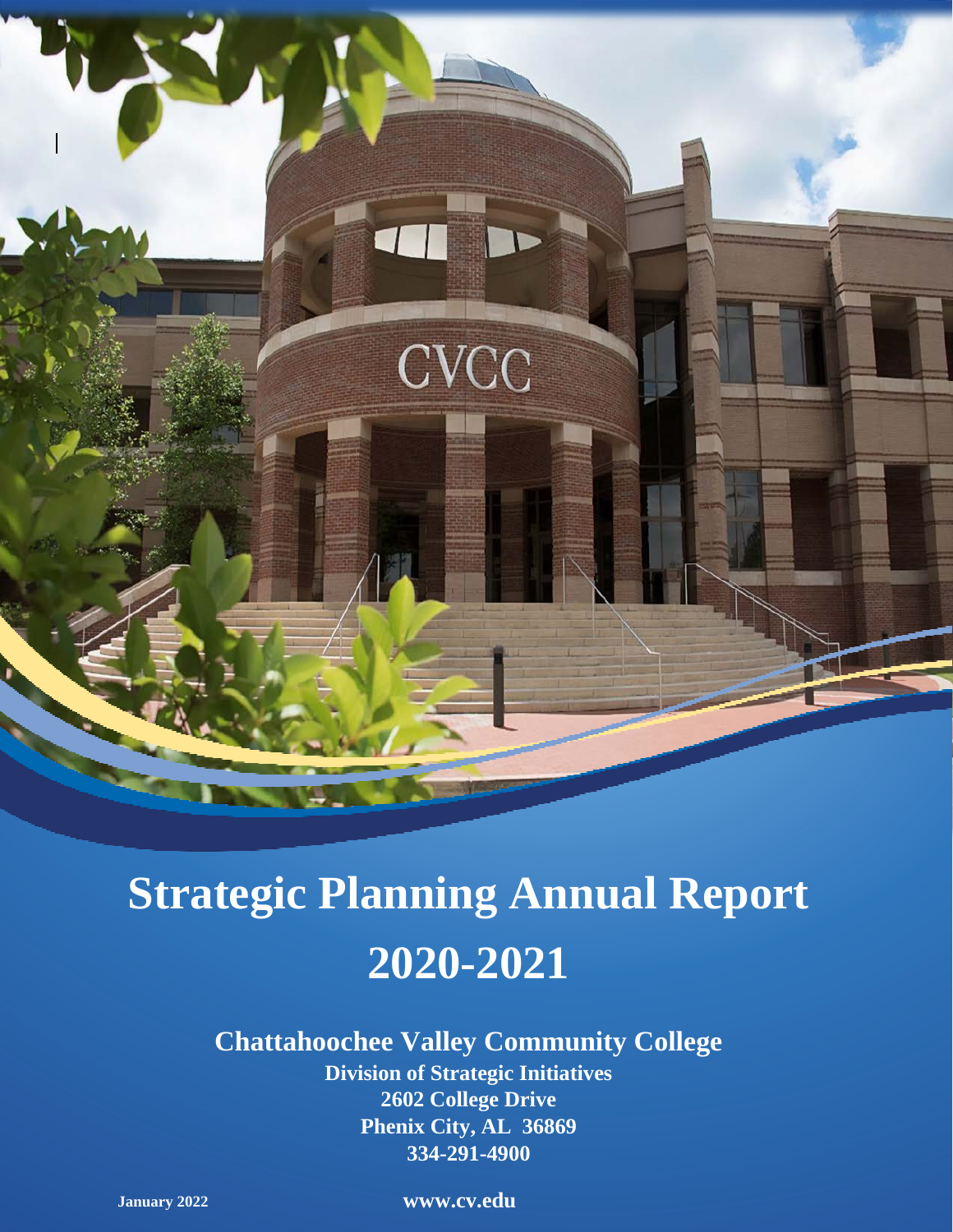## **Mission Statement**

Chattahoochee Valley Community College promotes student success and is committed to enriching our community by offering accessible, quality, and engaging educational opportunities through academic transfer, career and technical education, workforce development, and adult education.

## **Vision Statement**

Chattahoochee Valley Community College (CVCC) will be a dynamic, engaged institution of higher learning dedicated to serving the community and students by providing excellent educational, cultural and career opportunities allowing individuals to be successful and achieve their goals. CVCC will provide quality services through innovative practices, state-of-the-art facilities and an understanding of meeting individuals where they are. CVCC will enhance the lives of its students, faculty, staff and the community by:

- Promoting instructional excellence in all program areas;
- Expanding and enhancing programs to meet the needs of the area's workforce;
- Strengthening partnerships to advance the mission of the College;
- Creating a supportive teaching and learning environment;
- Integrating technology to support all programs and services;
- Implementing the use of evidence-based decision-making and
- Providing exceptional student support services.

## **CVCC Institutional Goals**

To achieve its purpose, the College has developed the following goals:

- To offer high-quality educational programs.
- To expand and strengthen program offerings that prepare students for direct entry into jobs at technical, paraprofessional, and entry-level management positions.
- To provide educational and support programs that ensure student success.
- To develop community service and continuing education programs, strengthen links with high schools and community agencies, and promote the economic, educational, and cultural development of the service area.
- To provide and maintain a comprehensive program of advising, counseling, and testing services and extracurricular activities that enrich the cultural , social, physical, and intellectual lives of students.
- To practice broad-based systematic planning of the College's educational programs, academic and student support services, community service programs, and administrative processes.
- To provide state-of-the art technology, infrastructure, and facilities to support the College mission.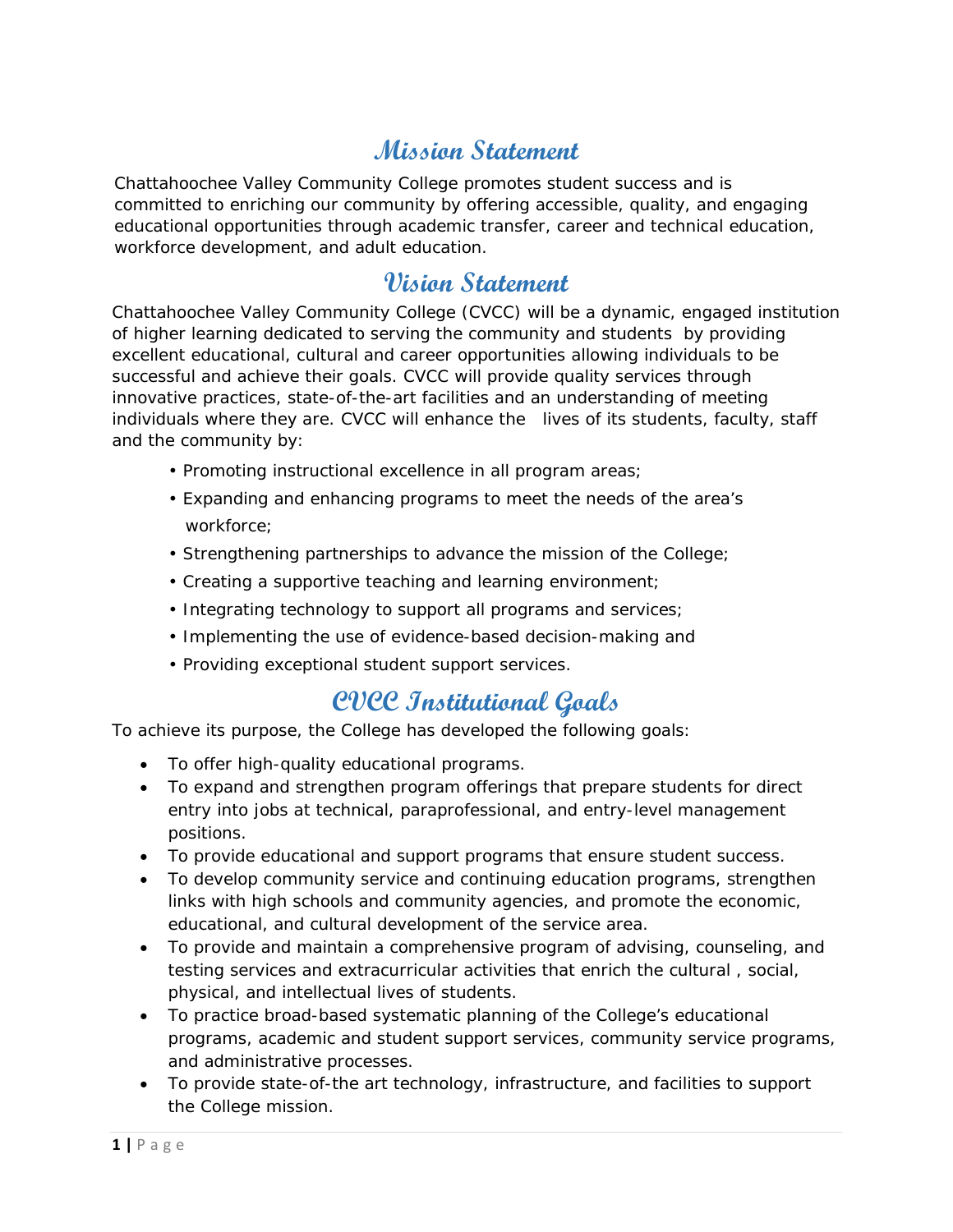## **2020-2021 Strategic Planning in Retrospect**



Developing and implementing a strategic plan for Chattahoochee Valley Community College is a massive undertaking that crosses all departments and activities of the College. This comprehensive plan sets the framework for the College's short-term and long-term goals and action steps for accomplishing the identified vision and core mission of the institution. While the work is challenging, it is paramount to the success of our students and ultimately, the College.

During this year, we have had many major accomplishments to celebrate; however, it must be noted at this juncture that the effects of COVID-19 have indeed impacted our progress. To say that

the 2020-2021 academic year was like no other, is an understatement. The global pandemic impacted the way we live, educate and learn; however, in the midst of these unprecedented times, the College has evolved and adjusted and is still focused on a continuous planning and improvement process that is mission critical. In spite of the circumstances, the College has remained dedicated to its planning process, engaged in structured activities and review processes, and devoted to developing measures for improving our educational delivery and support activities.

As we look to the future, we will remain focused on our mission and true to our ultimate goal of providing the best possible services to the citizens of this region. The information that follows provides a context for the strategic initiatives that have been completed during the 2020-2021 academic year and delineates a clear view of our progress. We are proud of our work and committed to moving forward – stronger.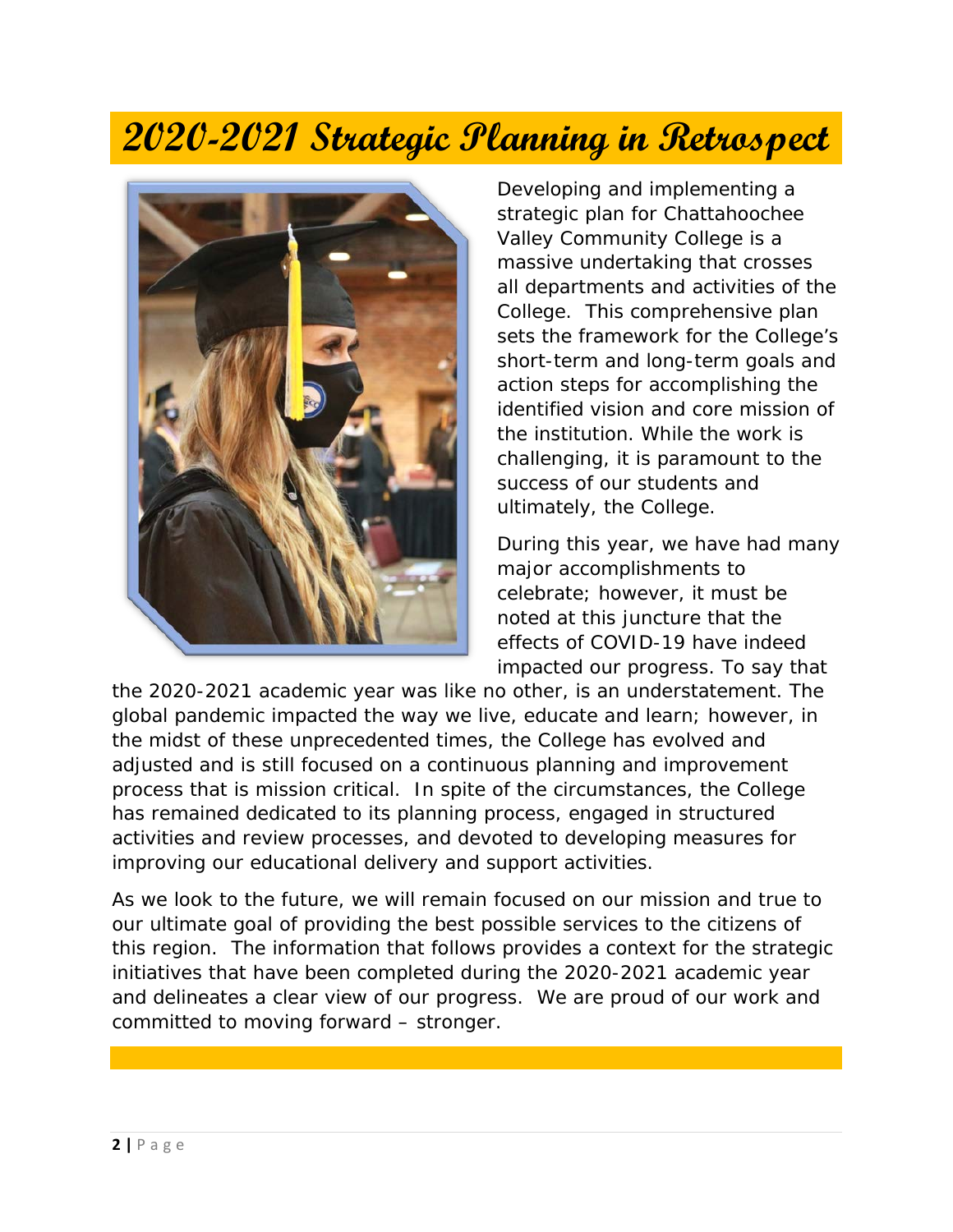## **Strategic Planning**

CVCC is committed to planning and assessment practices that focus on continuous improvement. To this end, CVCC supports a process of planning and assessment that represents a cycle of identifying goals, expected outcomes, assessment measures and schedules, recording actual results, and developing plans for improvement based on these results. CVCC's planning and assessment process is broad-based and collaborative.

The development of the *CVCC Strategic Plan* began with input from various College constituents and was published in Fall 2018 and was developed as a three-year plan. As a result of the Coronavirus Pandemic, in July 2021, the Administrative Cabinet extended the Strategic Plan timeline from three years to five years (2018- 2023) in an effort to allow for a longer period to assess trends and data*.*

#### **Strategic Enrollment Management Plan**

The Strategic Enrollment Management Committee, made up of representatives from across the College, identified enrollment goals through Fall Semester 2021 to align with the 2018-2021 CVCC Strategic Plan. COVID-19 drastically impacted the College's ability to achieve many of the goals set in the 2018-2021 Strategic Plan. As a result, the Strategic Plan has been extended to 2023. For this reason, the current Strategic Enrollment Management Plan has been extended to 2023 in alignment with the 2018-2023 CVCC Strategic Plan, and enhanced to ensure that measures for success are clearly defined, measurable, and address needs magnified as a result of the pandemic. This extension will provide the College an opportunity to recalibrate its approach to success as we continue to work on our goals.

The overall enrollment goal has been adjusted to **1424 students by Fall 2022.** This adjustment allows the College to identify and target areas impacted by COVID-19, as well as identify the potential impacts of the pandemic on enrollment for 2022-2023. The Committee will focus on the development of specific strategies to increase enrollment and make pandemic-related adjustments to retention and student success plans.

|                 | <b>Academic Year</b> | <b>Actual Fall</b> | Percent     |
|-----------------|----------------------|--------------------|-------------|
|                 |                      | Headcount          | Change      |
| <b>Baseline</b> | $17 - 18$            | 1424               |             |
| Year 1          | 20/21                | *1399              | 2% decrease |
| Year 2          | 21/22                | $*1361$            | 4% decrease |
| Year 3          | 22/23                |                    |             |

Source: Dax Data \*Enrollment impacted by COVID-19.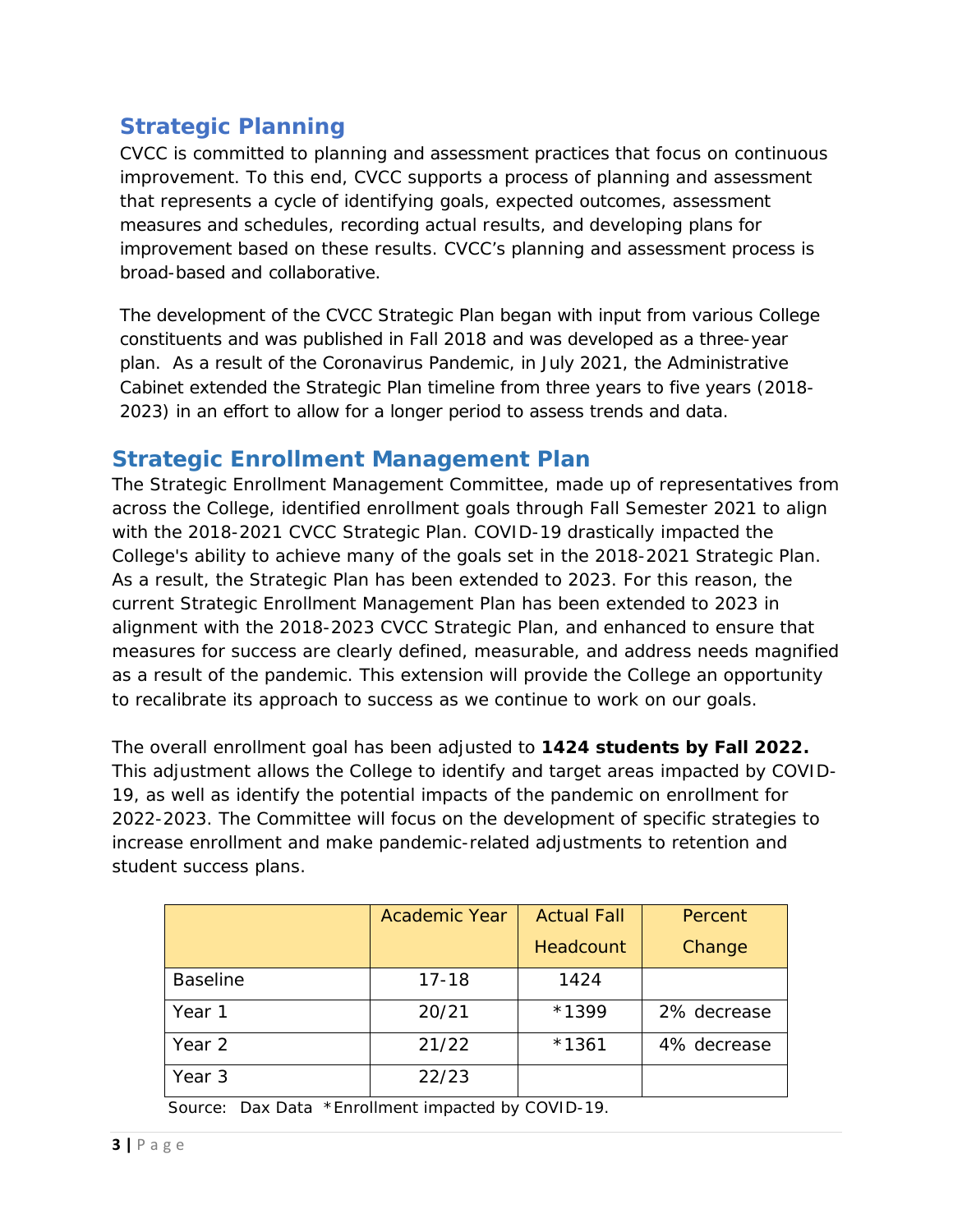## **2018-2023 Strategic Plan Areas of Strategic Focus**

With an eye to the future, a strong desire for excellence and a staunch dedication to student success, CVCC has embraced the following six Areas of Strategic Focus to guide our work.

- **Focus I: Teaching and Learning**
	- o Focus Area Outcome: CVCC will enable students to succeed in accomplishing their goals by providing quality education and training as evidenced by data. We will provide a supportive teaching and learning environment, accompanied by an effective array of support services.
	- o Measures:
		- M1) At least 50% Retention Fall to Fall
		- M2) At least 20% Graduation rates (150% IPEDS)
		- M3) Report on Measures of Student Success (various areas)
		- M4) Transfer or job placement rates remain steady or increase year over year
		- M5) At least 90% satisfaction on Student Satisfaction Survey engagement, advising, tutoring, etc.)
		- M6) At least 55% Fall/Spring Persistence Rates
		- M7) At least 75% course success rate
		- M8) 100% STARS use/orientation classes
		- M9) At least 90% agree with program delivery on Advisory Council Survey and Professional Development Survey
		- M10) At least 75% mastery of program Student Learning Outcomes (SLOs)

#### • **Focus II: Public Relations and Community Outreach**

- o Focus Area Outcome: CVCC will broaden the College's footprint by strengthening community awareness of college programs and services. o Measures:
	- M1) At least 6% increase each year in Annual Enrollment Report
	- M2) Social Media analytics through digital marketing year over year comparison (TV and radio)
	- M3) Minimum of 4 articles per semester in area newspapers and publications
	- M4) At least 5% increase number of completed admissions applications each fall
	- M5) At least 5% increase in number of first-time freshmen each fall
	- M6) Increase in scholarships awarded each year
	- M7) Increase in number of college events
	- M8) Adult Ed increase number of alumni interactions year to year
	- M9) Increase the number of alumni interactions year to year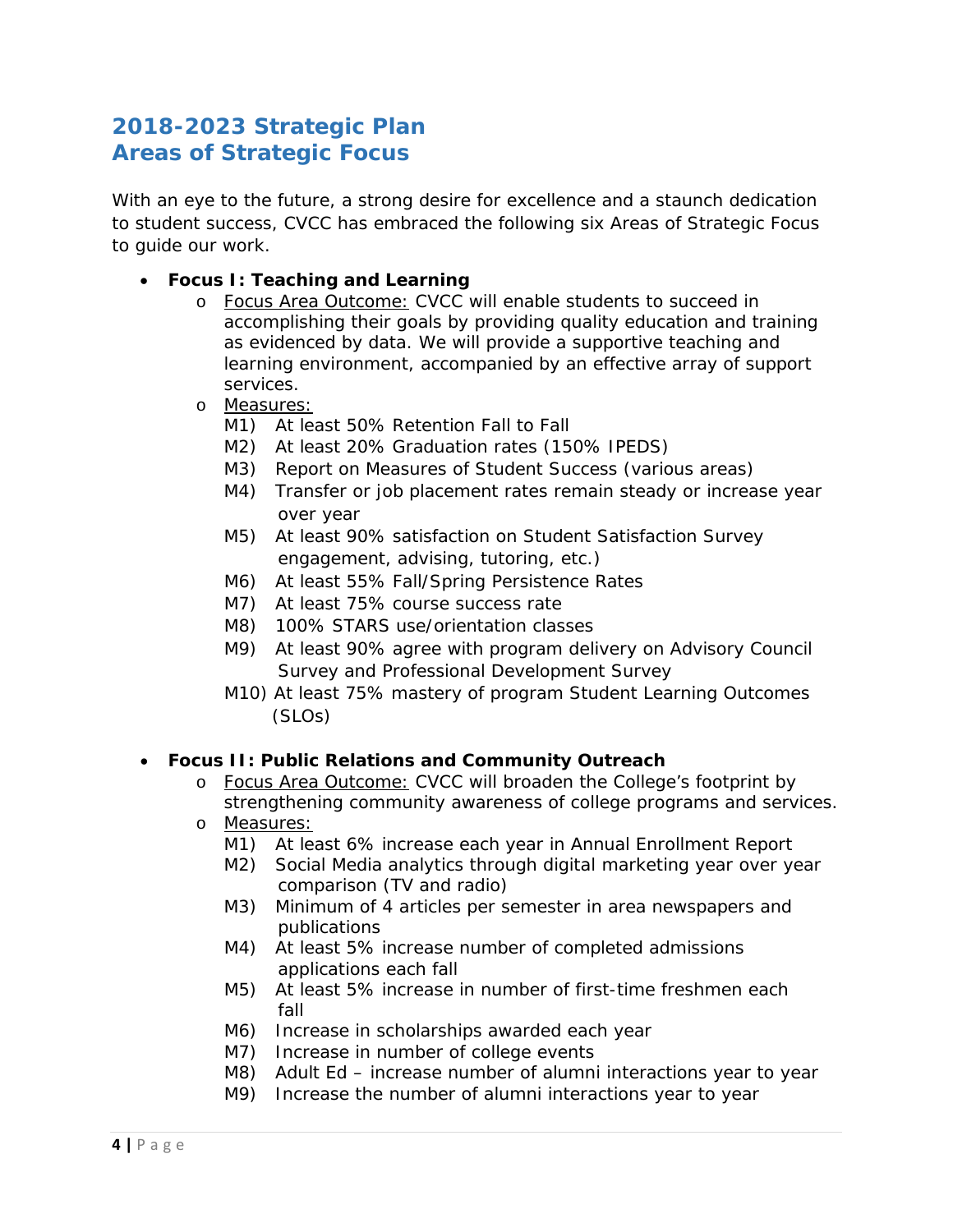M10) College participation in strategic community and civic organizations year to year

#### • **Focus III: Customer Service**

- o Focus Area Outcome: Create a culture of excellence in professionalism and customer service delivery.
- o Measures:
	- M1) At least 90% satisfaction on Student Satisfaction Survey (Financial Aid, Admissions, Business Office, etc.)
	- M2) At least 90% satisfaction on Professional Development Survey
	- M3) At least a 3 rating in customer service on employee performance evaluations
	- M4) At least 90% satisfaction on Employee Evaluation of College **Services**

#### • **Focus IV: Workforce Development**

- o Focus Area Outcome: CVCC will provide effective workforce development and training to address current and future needs of business and industry in the region.
- o Measures:
	- M1) Increase number of job training and noncredit programs year over year
	- M2) New programs developed and approved year over year
	- M3) At least one of internship and cooperative learning opportunity for each career tech program per year
	- M4) At least two Advisory Committee Meetings per year

#### • **Focus V: Technology and Infrastructure**

- o Focus Area Outcome: CVCC will provide a safe and secure environment for all members of the campus community. The College will utilize technology to enhance and support educational programs, services, and other mission-related activities
- o Measures:
	- M1) At least 90 satisfaction on Student Satisfaction Survey (IT, Facilities, Security)
	- M2) At least 90% satisfaction on Employee Evaluation of College Service (IT, Facilities)
	- M3) Facilities Master Plan target improvement for at least one building/infrastructure per year
	- M4) At least 80% activities outlined in IT Plan implemented
	- M5) 100% of vehicles operable in Fleet Management Plan

#### • **Focus VI: Resource Development**

o Focus Area Outcome: CVCC will increase alternative sources of revenue by engaging alumni, collaborating with business and industry partners, and enhancing grant acquisitions. The College will also enhance institutional budgets by controlling expenditures.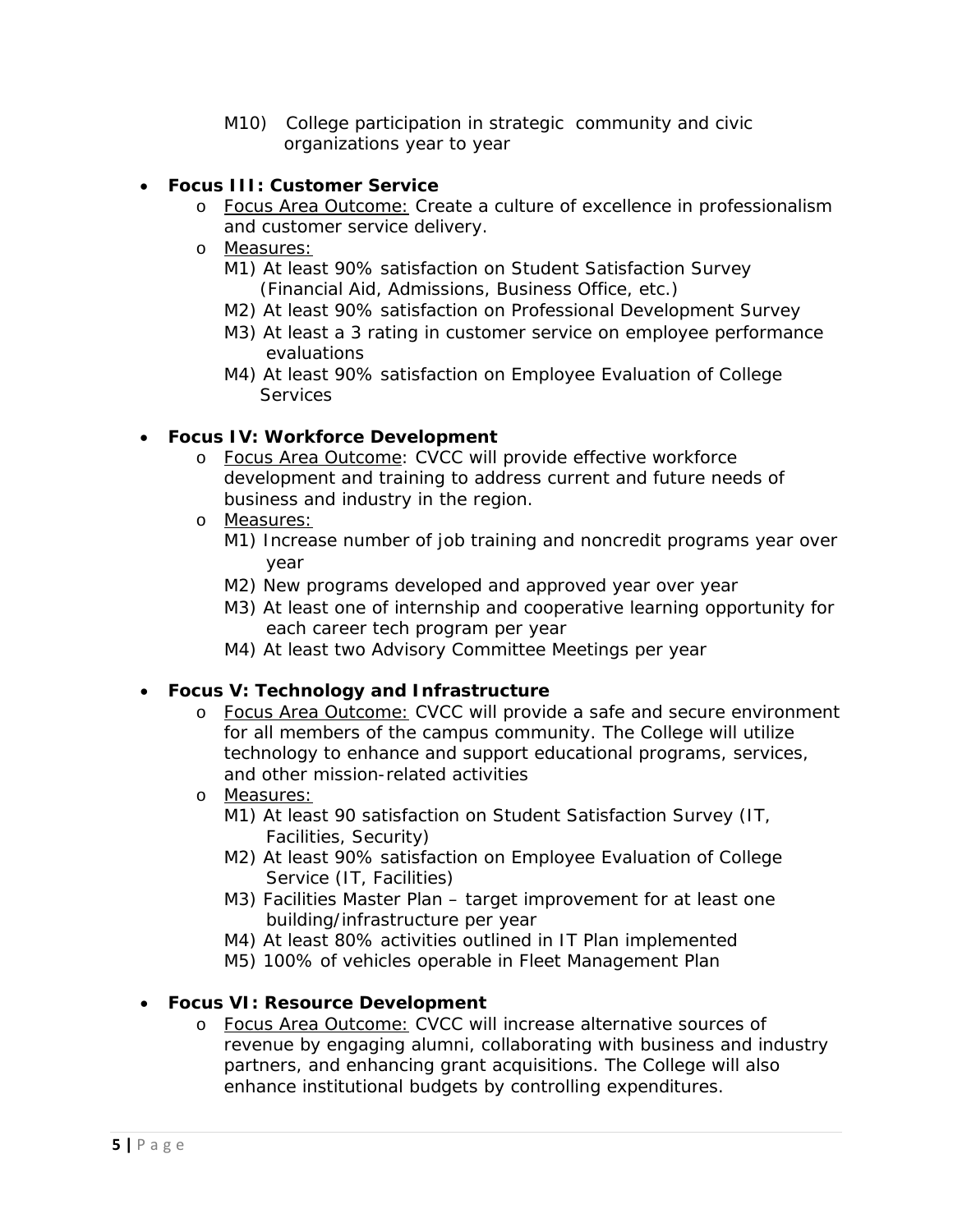- o Measures:
	- M1) Increase in number of grants submitted and dollars raised through grants (public and private) year over year
	- M2) Increase total dollars raised through private giving year over year
	- M3) Increase total dollars raised through employee giving year over Year
	- M4) Performance-Based Funding Measures
	- M5) Ensure alumni participation in at least two events year over year
	- M6) Reserve Status (3 months)

Each department or area within the College creates Unit Plans each year as part of the Institutional Effectiveness process. Unit Plans must be directly related to one of the Areas of Strategic Focus and a specific Strategy/Action Plan.

By focusing on the identified Areas of Strategic Focus and each of the departments developing action plans and strategies to address each expected outcome, the College will strive to achieve its established benchmarks as noted in the identified measures to demonstrate its commitment to institutional and student success.

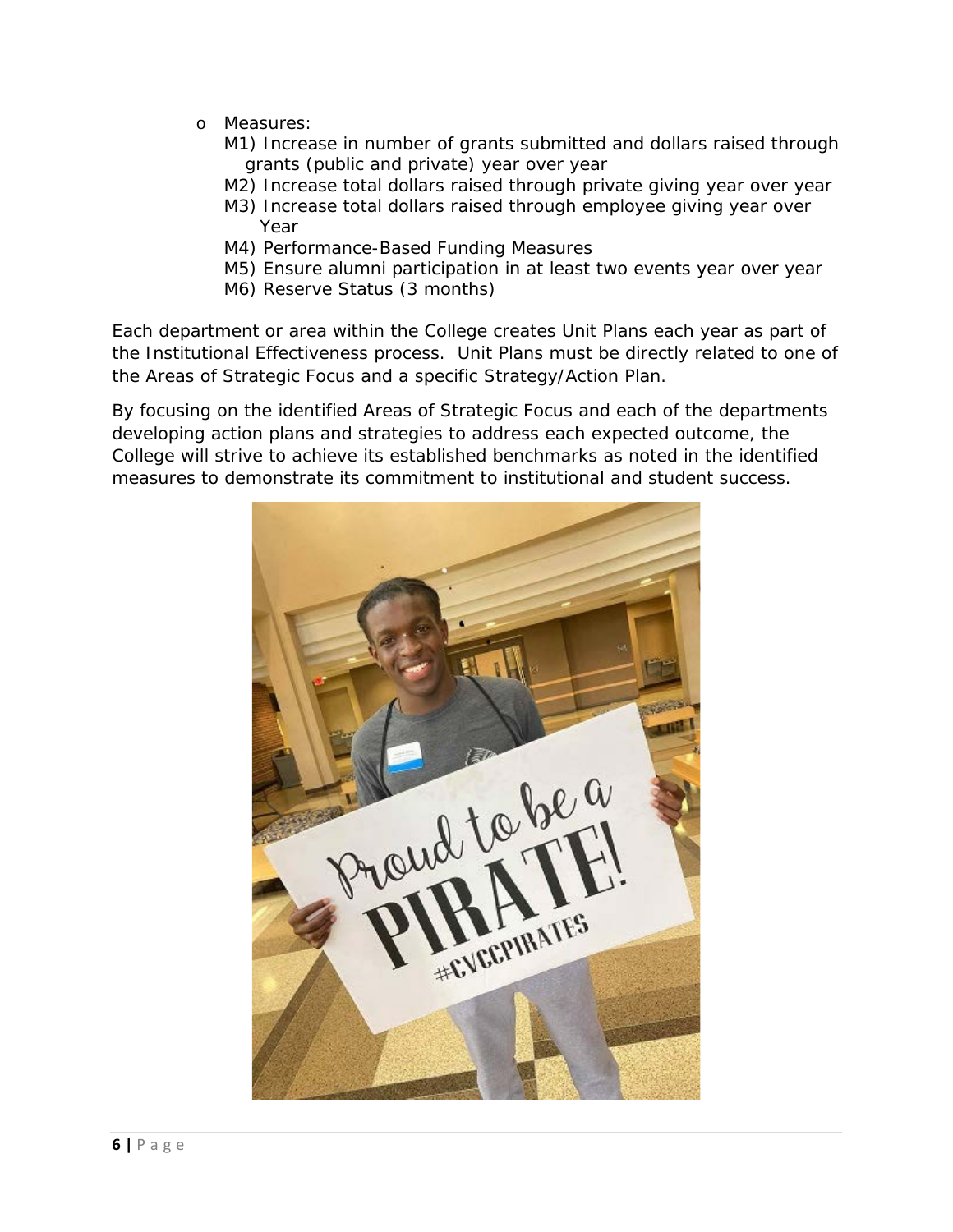## **Institutional Benchmarks**

The Alabama Community College System Office identified the following benchmarks as Performance-Based Indicators for CVCC:

|                                                        |                    |                    | <b>Graduation Rates</b> |                    |                    |                |             |
|--------------------------------------------------------|--------------------|--------------------|-------------------------|--------------------|--------------------|----------------|-------------|
| <b>Graduation Rate</b><br>Meet or exceed<br><b>20%</b> | Cohort<br>2013     | Cohort<br>2014     | Cohort<br>2015          | Cohort<br>2016     | Cohort<br>2017     | Variance       | Goal<br>Met |
|                                                        | 11%<br><b>FTFT</b> | 20%<br><b>FTFT</b> | 20%<br><b>FTFT</b>      | 19%<br><b>FTFT</b> | 22%<br><b>FTFT</b> | 3%<br>increase |             |

| <b>Other Performance Indicators</b>                                              |                                |                                           |                                           |                                                  |                 |                        |
|----------------------------------------------------------------------------------|--------------------------------|-------------------------------------------|-------------------------------------------|--------------------------------------------------|-----------------|------------------------|
| Performance-<br><b>Based</b><br>Indicators                                       | <b>Baseline</b><br>2017-18     | Actual<br>$18 - 19$<br>Year 1<br>Outcomes | Actual<br>$19 - 20$<br>Year 2<br>Outcomes | Actual<br>$20 - 21$<br>Year 3<br><b>Outcomes</b> | Variance        | Goal Met/<br>Not Met   |
| Fall to Fall<br>Retention -<br>increase 2%<br>annually                           | 55%<br>DAX Data<br><b>FTFT</b> | 54%<br>DAX Data<br><b>FTFT</b>            | 55%<br>DAX Data<br><b>FTFT</b>            | 60%<br>DAX Data<br><b>FTFT</b>                   | 5%<br>increase  | Goal<br>Met            |
| Fall to Spring<br>Persistence -<br>increase 2%<br>annually                       | 73%                            | 71%                                       | 68%                                       | 62%                                              | 6%<br>decrease  | <b>Goal Not</b><br>Met |
| Full-time<br>Enrollment<br>(FTE) 12<br>credit hours -<br>increase 2%<br>annually | 1241                           | 1379                                      | 1,352                                     | 1,115                                            | 6%<br>decrease  | <b>Goal Not</b><br>Met |
| Associate<br>degrees -<br>increase the<br>number of<br>awards by<br>7% annually  | 197                            | 227                                       | 232                                       | 264                                              | 14%<br>increase | Goal<br>Met            |
| <b>GEDs</b><br>awarded each<br>year - 104                                        | 66                             | 45                                        | 46                                        | 11                                               | 76%<br>decrease | <b>Goal Not</b><br>Met |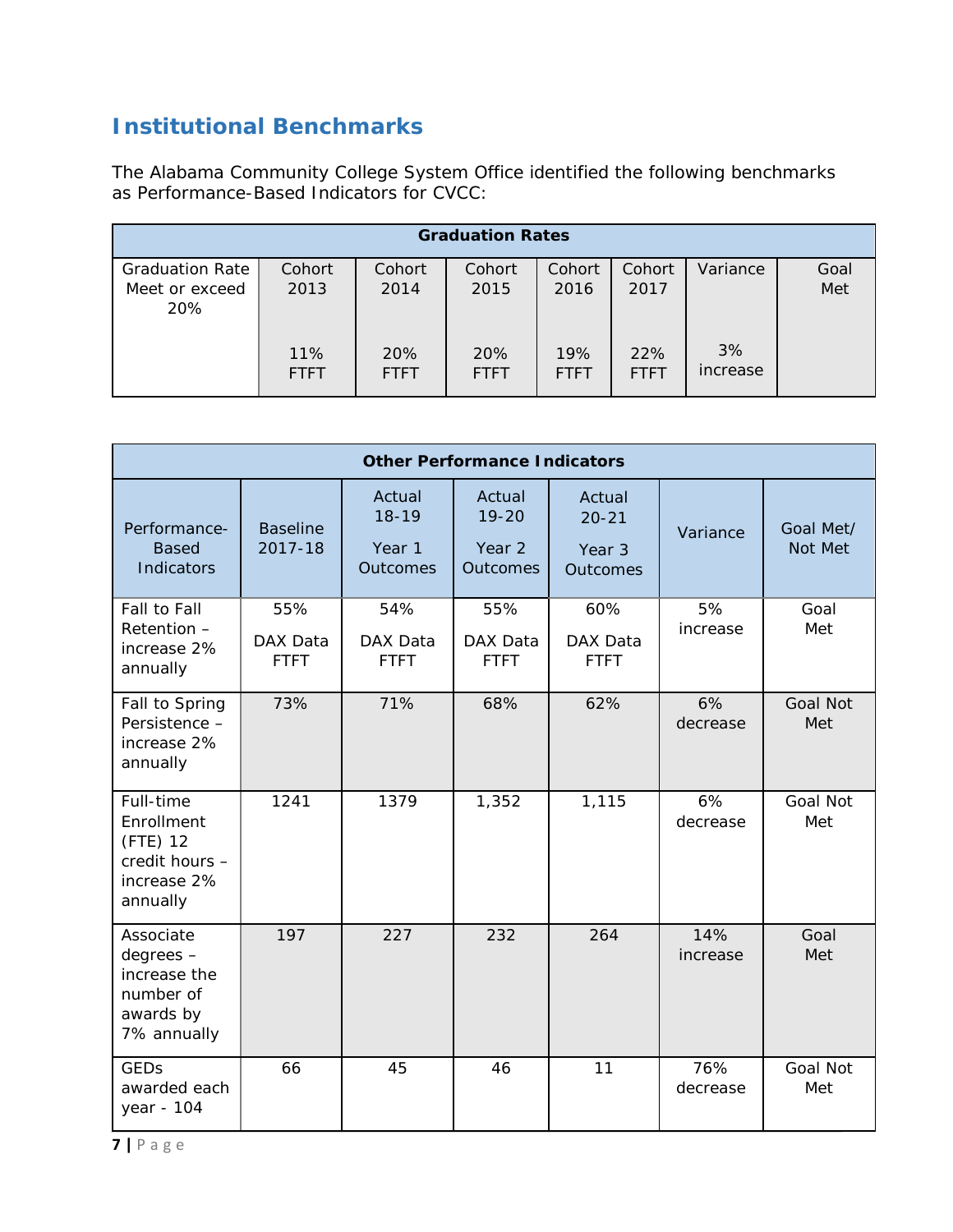## **STATUS OF WORK ON AREAS OF STRATEGIC FOCUS**

## **Focus I - Teaching and Learning**

## **Focus Area I: Teaching and Learning 67% of Units Achieved Expected Outcomes**

**Expected Outcome**: CVCC will enable students to succeed in accomplishing their goals by providing quality education and training, as evidenced by data. We will provide a supportive teaching and learning environment, accompanied by an effective array of support services.

#### **Strategies/Action Plan:**

1. Plan and implement Professional Development focusing on student engagement for faculty and staff (M5)

| <b>College Areas</b>       | <b>Unit Plans</b><br><b>Focused Action</b><br>2020-2021 | <b>Achieved Goal</b><br>Year 3 |
|----------------------------|---------------------------------------------------------|--------------------------------|
| <b>Applied Technology</b>  | 3                                                       | 3                              |
| Computer Information       |                                                         |                                |
| Technology                 |                                                         |                                |
| <b>Dual Enrollment</b>     | $\mathcal{P}$                                           | $\mathcal{P}$                  |
| Instruction                |                                                         |                                |
| Medical Assisting (MAT)    | 6                                                       | 6                              |
| Online Learning            | 2                                                       | $\overline{2}$                 |
| <b>Student Development</b> | 3                                                       | 3                              |
| <b>Student Services</b>    |                                                         |                                |
| Tutoring                   |                                                         |                                |
| Total                      | 20                                                      | 18                             |
| %                          |                                                         | 90%                            |

- Applied Technology Dual Enrollment students have the opportunity to earn AWS Certification
- Applied Technology HVAC instructor attended ACRE Conference
- CIT CISCO membership affiliation with Stanly Community College in July 2021 to maintain CISCO Networking Academy
- Dual Enrollment Coordinator participation in Manufacturing Week and tours at manufacturers
- Dual Enrollment Coordinator attended ALACTE conference
- Instruction 95% of students survey agreed Blackboard met their educational needs
- MAT Instructors use Blackboard retention tool to identify struggling Students; Instructors have students sign up with Alabama Job Link for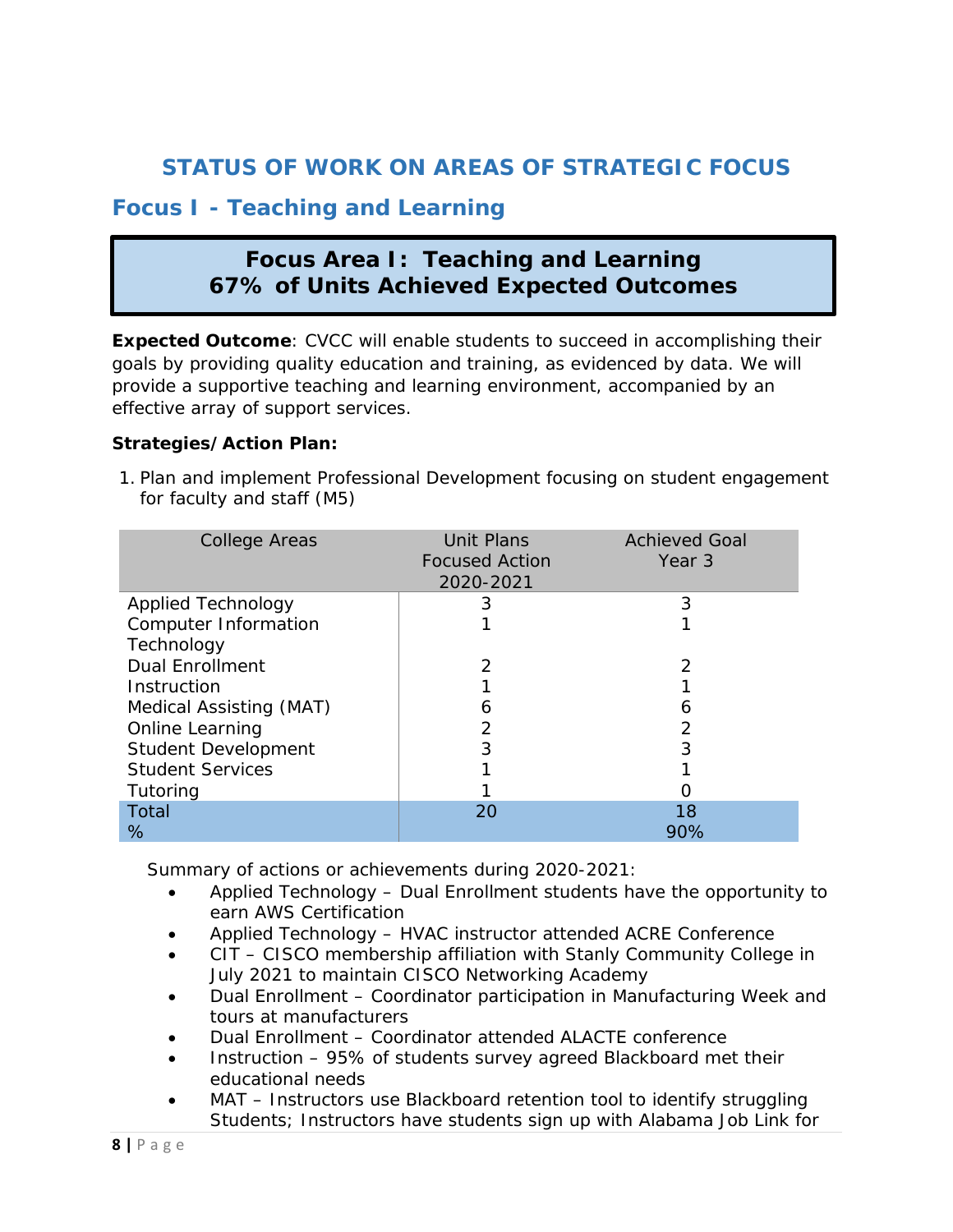future employment; National Health Career Association online tutorial tools for passing certification exam

- Online Learning Blackboard online training models with 32 training videos; implemented new faculty lecture capture system; facilitated two Quality Matters; applied QM rubric workshops
- Student Development Professional development in disability services
- Student Services Additional technology components to orientation class including online access to catalog for financial data, registration, website for consumer information, and using Internet for scheduling

2. Offer collegiate student activities that provide opportunities for student engagement (M5)

| College Areas                                   | <b>Unit Plans</b><br><b>Focused Action</b><br>2020-2021 | <b>Achieved Goal</b><br>Year 3 |
|-------------------------------------------------|---------------------------------------------------------|--------------------------------|
| <b>Computer Information Technology</b><br>(CIT) |                                                         |                                |
| Health & Physical Education (PE)                |                                                         |                                |
| Online Learning                                 | $\mathcal{P}$                                           |                                |
| Total                                           | 5                                                       | 5                              |
| ℅                                               |                                                         |                                |

- CIT 2% increase in professional or industry certifications
- Health & PE 89% of students enrolled in PED 100 completed with a C or better
- Health & PE 94% of students enrolled in HED 226 completed with a C or better
- Online Learning Students in online and hybrid classes do as well as traditional classes
- 3. Establish a student success program that successfully guides and supports students through the educational pipeline. (M1, M2, M3, M4, M7)

| <b>College Areas</b>           | Unit Plans Focused<br>Action<br>2020-2021 | <b>Achieved Goal</b><br>Year 3 |
|--------------------------------|-------------------------------------------|--------------------------------|
| Associate Degree Nursing (ADN) | 5                                         | 4                              |
| <b>Applied Technology</b>      |                                           | h                              |
| <b>Athletics</b>               |                                           |                                |
| <b>Business</b>                |                                           |                                |
| Criminal Justice (CRJ)         |                                           |                                |
| Instruction                    |                                           |                                |
| Learning Resource Center (LRC) |                                           |                                |
| Math                           |                                           |                                |
| Practical Nursing (PN)         |                                           |                                |
| <b>Student Development</b>     |                                           |                                |
| <b>Student Services</b>        |                                           |                                |
| Tutoring                       |                                           |                                |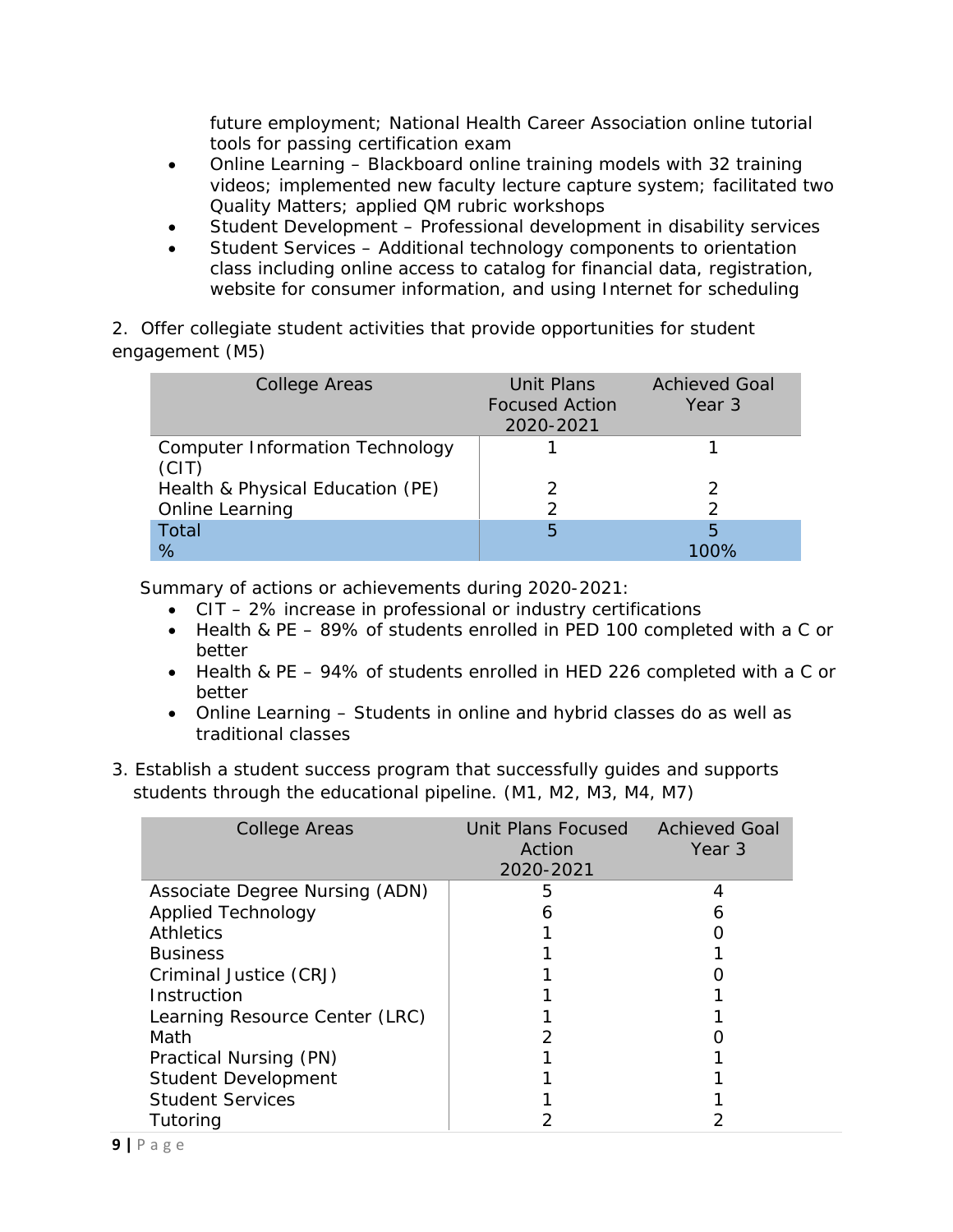| tan |  |
|-----|--|
| ю.  |  |

- Applied Technology Program is NCCER certified and offers students the opportunity to attain Core NCCER Certification
- Athletics Overall GPA for Athletics Department is 2.91
- Instruction Purchase of Magna Commons to provide on-demand virtual platform professional development for faculty
- LRC 96% of students surveyed were satisfied with the library and 98% of employees surveyed were satisfied
- Student Development 95% of students surveyed were satisfied with academic advising
- Student Services Student Satisfaction Survey indicated student are satisfied with available resources for career services and career exploration opportunities
- Tutoring Benchmark of 20% was met for students enrolled in Math 098, 100, and 112 using the Tutoring Center
- Tutoring 94% of students survey were satisfied with services provided by the Tutoring Center

4. Develop an early alert system utilizing the College's Learning Management System (M1)

| College Areas | Unit Plans Focused | <b>Achieved Goal</b> |
|---------------|--------------------|----------------------|
|               | Action 2020-2021   | Year 3               |
| Instruction   |                    |                      |
| Total         |                    |                      |
|               |                    | 100%                 |

Summary of actions or achievements during 2020-2021:

 $\bullet$  Instruction – 26% decrease in withdrawals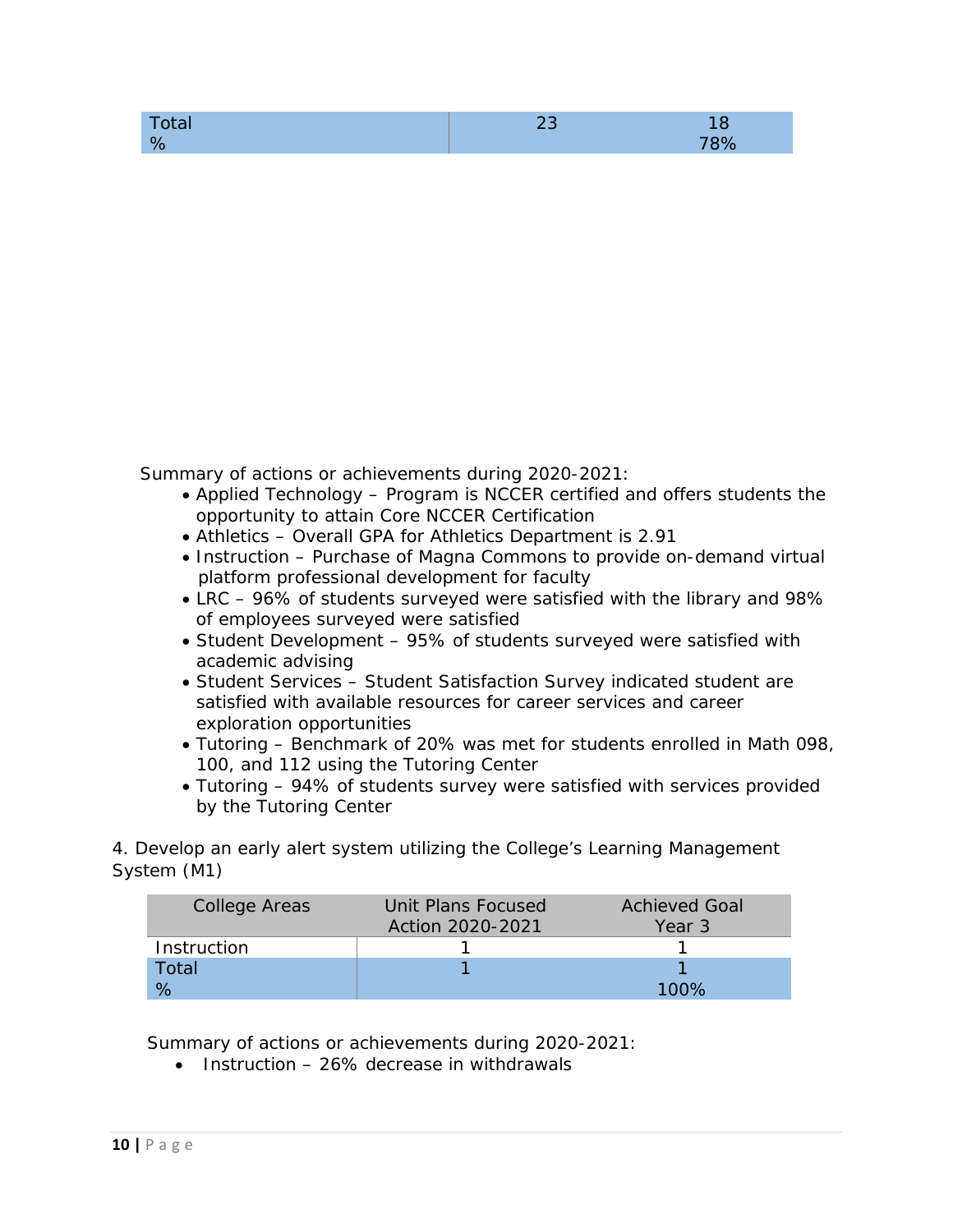5. Broaden awareness of connection between college completion and career opportunities (M3, M5, M8)

| College Areas | Unit Plans Focused | <b>Achieved Goal</b> |
|---------------|--------------------|----------------------|
|               | Action 2020-2021   | Year 3               |
| Instruction   |                    |                      |
| Total         |                    |                      |
|               |                    | 100%                 |

Summary of actions or achievements during 2020-2021:

- Instruction 95% of student are satisfied with scholarship information provided; 91% of students are satisfied with information provided about career awareness/development
- 6. Ensure learning technology, equipment, and furnishings are state of the art (M9)

| <b>College Areas</b>      | <b>Unit Plans</b><br><b>Focused Action</b><br>2020-2021 | <b>Achieved Goal</b><br>Year 3 |
|---------------------------|---------------------------------------------------------|--------------------------------|
| <b>Applied Technology</b> | 3                                                       | 3                              |
| Computer Information      |                                                         |                                |
| Technology (CIT)          |                                                         |                                |
| Fire Science (FSC)        |                                                         |                                |
| Learning Resource Center  |                                                         |                                |
| (LRC)                     |                                                         |                                |
| <b>Total</b>              |                                                         | 5                              |
| ℅                         |                                                         | 71%                            |

- Applied Technology Dell Latitude 5,580 laptops were purchased and installed
- Applied Technology Propane conversion kit on the Miller Bobcat welder was installed for student training
- Applied Technology Advanced mini split HVAC systems were installed for student lab assessments
- CIT Purchase of switches, patch panel, and cables made for the CISCO lab
- LRC 97% of students and employees surveyed were satisfied with study areas for collaborative learning and project development
- 7. Devise flexible, innovative scheduling, and registration practices to remove barriers to completion (M5)

| College Areas   | Unit Plans Focused<br>Action 2020-2021 | Achieved Goal<br>Year 3 |
|-----------------|----------------------------------------|-------------------------|
| <b>Business</b> |                                        |                         |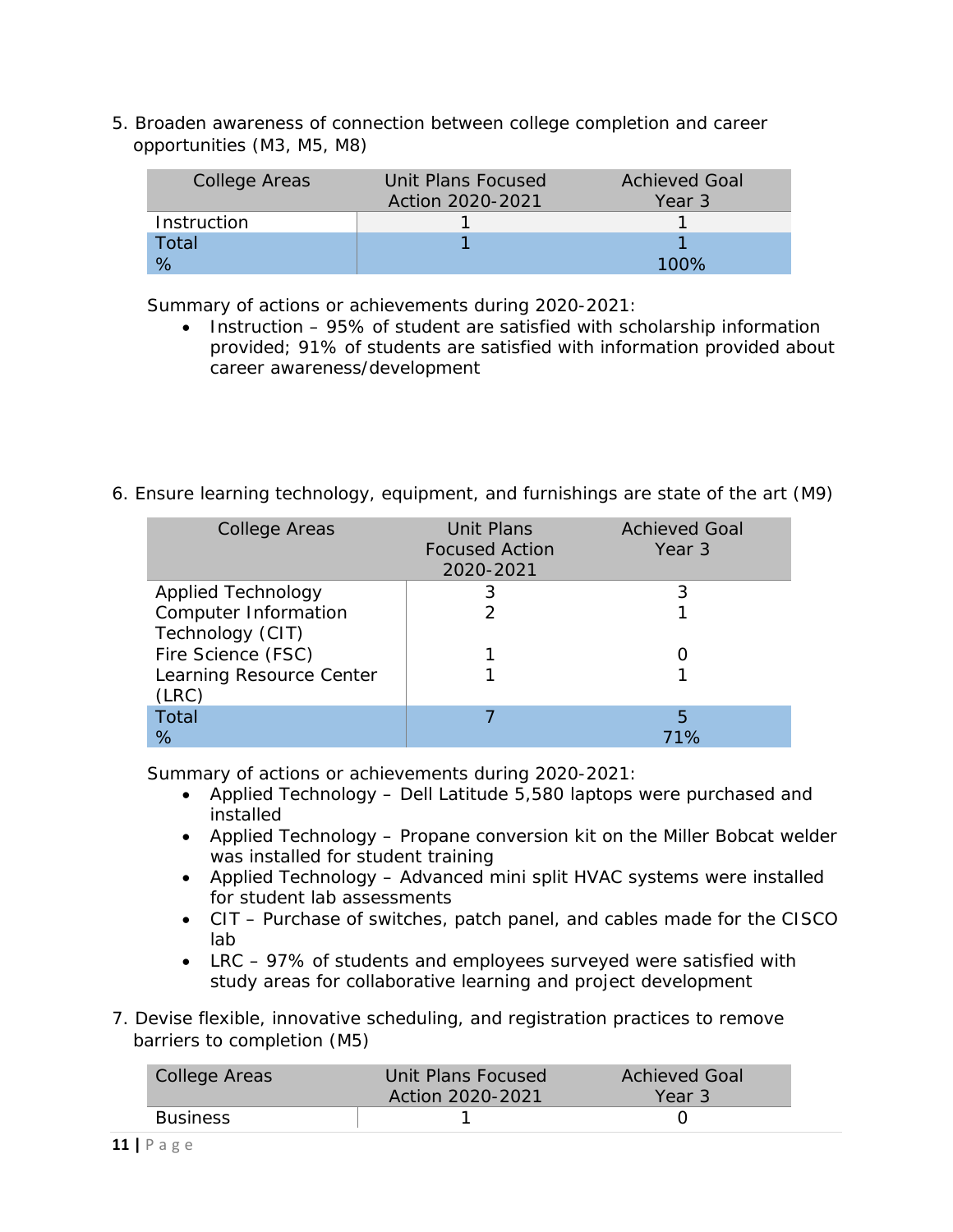| Instruction  |  |
|--------------|--|
| <b>Total</b> |  |
|              |  |

- Instruction 93% of students surveyed agree the variety of courses offered were appropriate to meet their educational needs
- 8. Deliver student support services in a manner that will simplify the student onboarding process (Admissions, Financial Aid, Testing, etc.) (M5)

| College Areas           | Unit Plans Focused | <b>Achieved Goal</b> |
|-------------------------|--------------------|----------------------|
|                         | Action 2020-2021   | Year 3               |
| <b>Student Services</b> |                    |                      |
| Total                   |                    |                      |
| $\%$                    |                    | 100 <sup>%</sup>     |

- Student Services 100% student satisfaction with enrollment and registration processes
- 9. Establish clear academic pathways based on curriculum designed to help students achieve important learning outcomes. (M10)

| College Areas                                         | Unit Plans<br>Focused<br>Action<br>2020-<br>2021 | <b>Achieved Goal</b><br>Year 3 |
|-------------------------------------------------------|--------------------------------------------------|--------------------------------|
| Adult Education (AE)                                  | 1                                                | 1                              |
| Associate Degree Nursing (ADN)                        | 11                                               | 8                              |
| <b>Business</b>                                       | 2                                                | 1                              |
| <b>Business &amp; Information Technology</b><br>(BOT) | 1                                                | O                              |
| Child Development (CHD)                               | 5                                                | 4                              |
| <b>Business &amp; Office Technology</b>               | 1                                                | 1                              |
| <b>Computer Information Technology</b><br>(CIT)       | 5                                                | 1                              |
| Criminal Justice (CRJ)                                | 3                                                | $\overline{2}$                 |
| <b>Emergency Medical Services</b>                     | 5                                                | 4                              |
| Fine Arts & Social Science                            | 11                                               | 9                              |
| Fire Science (FSC)                                    | 3                                                | 3                              |
| <b>Health Sciences</b>                                |                                                  | 0                              |
| Language                                              | $\overline{2}$                                   | O                              |
| Math                                                  | 4                                                | Ω                              |
| Practical Nursing (PN)                                | 3                                                | O                              |
| Science                                               | 8                                                |                                |
| <b>Visual Communication</b>                           | $\overline{2}$                                   |                                |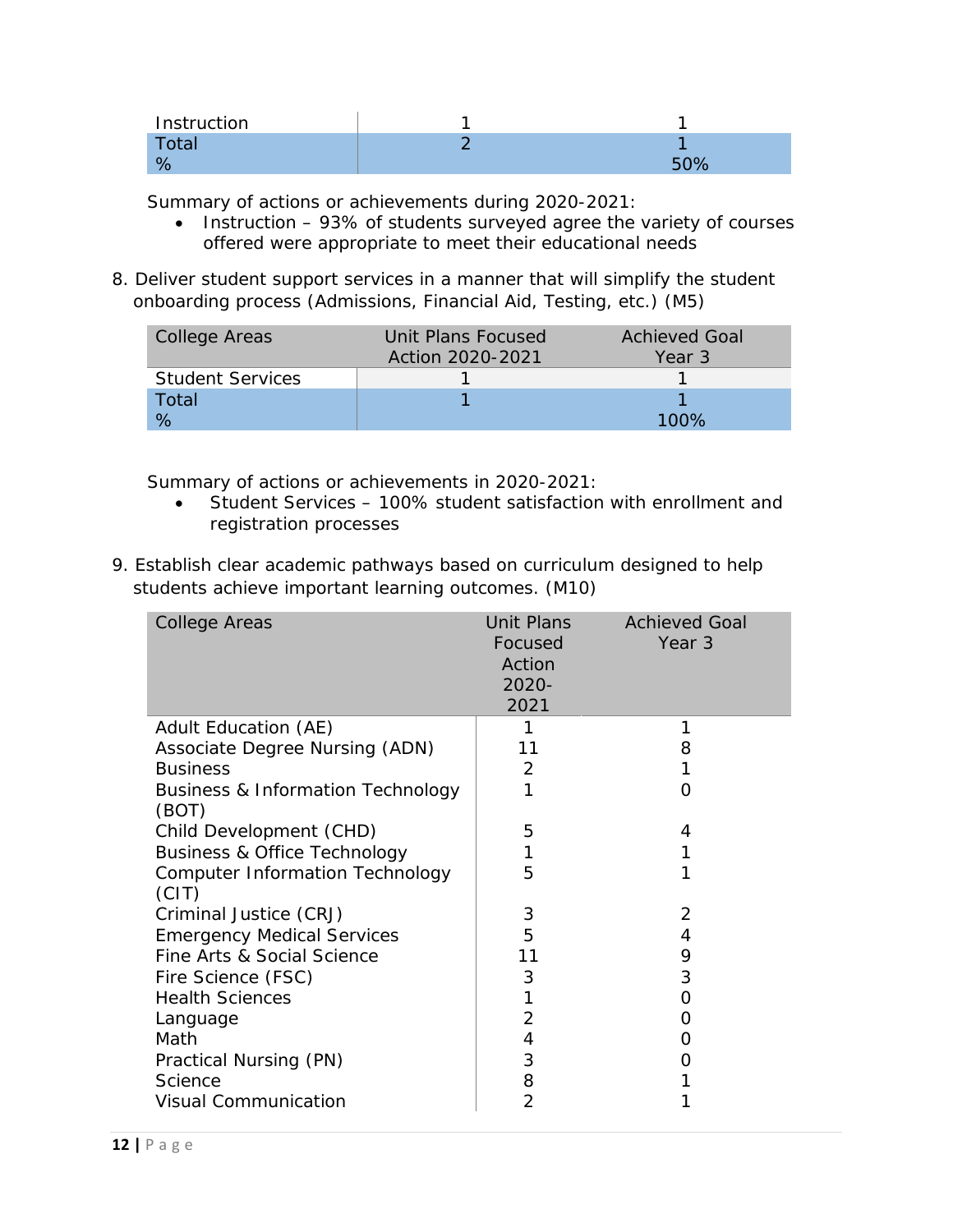| ιαι     |            |
|---------|------------|
| $\circ$ | $\sqrt{2}$ |

- AE CVCC AE has a measurable skill gains of 29% above the state average of 24%
- ADN 91% of ADN graduates passed the NCLEX-RN on the first attempt
- ADN 100% of respondents reported in-filed full-time employment within six months of graduation
- ADN 94% earned at least 92% predicted probability of passing the NCLEX-PN on the first attempt
- ADN Met the benchmark of 55% completing the program within 150% of designated time of seven semesters
- BOT Program teach-out phase completed
- CHD Dual Enrollment in CHD program increased by 40%
- CIT All CIT students identified career pathways by evaluating degree plans and recognizing course sequence
- EMT 15% increase from previous year in pass rate on NREMT exam
- Fine Arts (ART 100) Pass rate increased to 84%
- VCM Digital Photography short certificate added to VCM program

#### **Focus Area II: Public Relations and Community Outreach 72% of Units Achieved Expected Outcomes**

## **Focus II - Public Relations and Community Outreach**

**Expected Outcomes:** CVCC will broaden the College's footprint by strengthening community awareness of college programs and services.

#### **Strategy/Action Plan:**

1. Promote the College in the region through branding (M2, M3)

| <b>College Areas</b>                     | Unit Plans Focused<br>on Action for 2020-<br>2021 | <b>Achieved Goal</b><br>Year 3 |
|------------------------------------------|---------------------------------------------------|--------------------------------|
| Adult Education (AE)                     |                                                   |                                |
| <b>Athletics</b>                         |                                                   |                                |
| Business (BUS)                           |                                                   |                                |
| Criminal Justice (CRJ)                   |                                                   |                                |
| Dual Enrollment (DE)                     |                                                   |                                |
| Fire Science (FSC)                       |                                                   |                                |
| <b>Institutional Advancement</b><br>(IA) |                                                   |                                |
| Marketing & PR                           |                                                   |                                |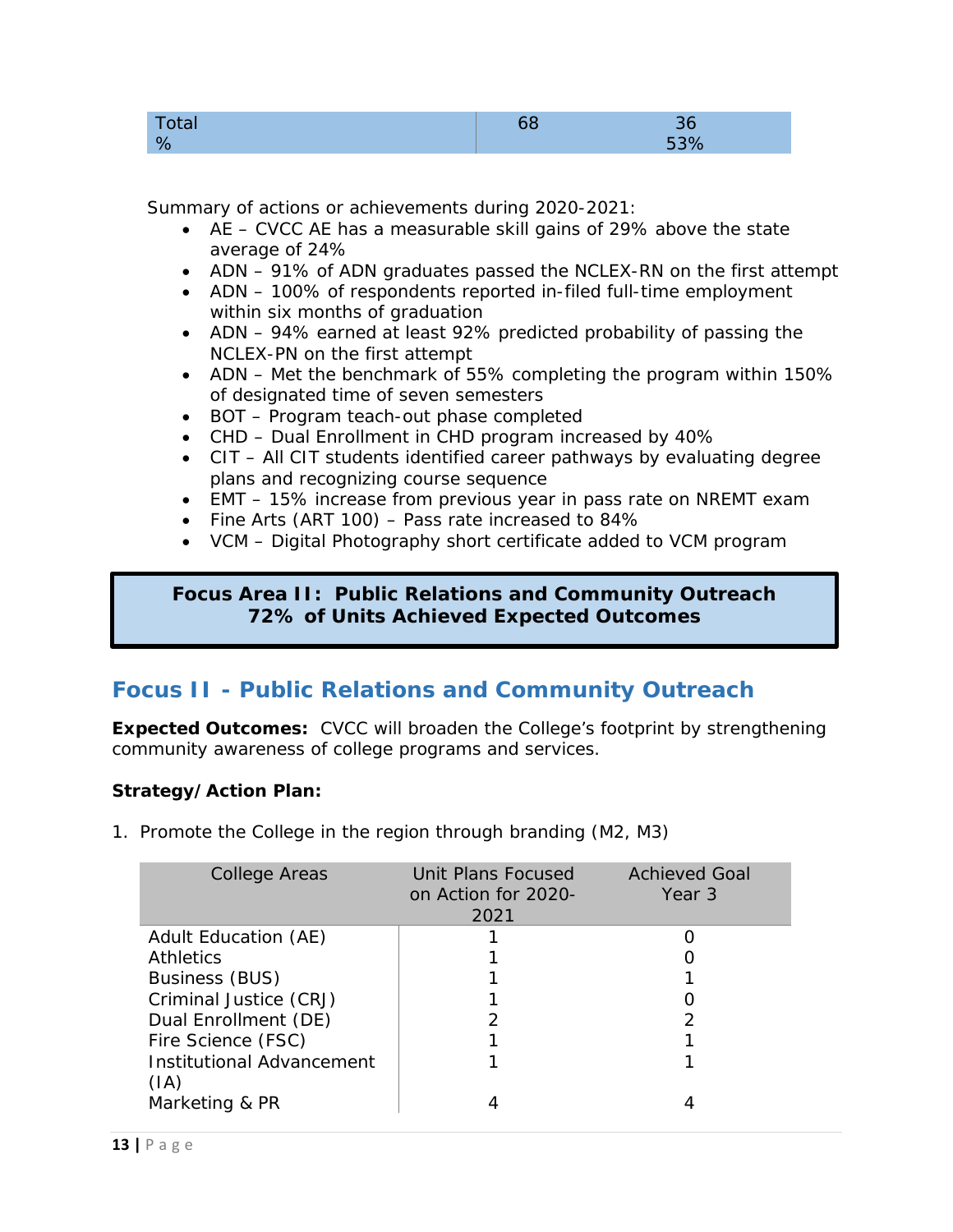| President's Office    |     |     |
|-----------------------|-----|-----|
| Recruiting            |     |     |
| Workforce Development |     |     |
| Total                 | 1 Q |     |
|                       |     | 63% |

- Business Enrollment increased 40% from Fall 2019 to Fall 2020
- Dual Enrollment Majority of high school students have been contacted as a group in a classroom setting regarding college and workforce requirements and regulations/procedures
- Dual Enrollment Increase in number of enrolled students and students submitting packets for enrollment
- Fire Science Program graduates increased from 10 to 12 from 19-20 to 20-21
- IA 8% increase in dollar amount by employees
- Marketing 100% of students surveyed were satisfied with social media and 97% satisfied with the website
- Marketing Increase in visibility in local media with weekly posts on social media and over 40 press releases over the academic year
- President's Office Community and business leaders' involvement in self-analysis to obtain funding from ACCS APIRE 2030
- Recruiting Enrollment for traditional students increased 1% from the previous fall
- WFD Marketing via Tuesday Talk Zoom sessions, video recordings with Columbus CEO, credentialing fair at Ft. Benning, and Summer Career Exploration Camp with  $7<sup>th</sup>$  and  $8<sup>th</sup>$  graders
- 2. Motivate individuals to expand their educational aspirations (M1, M2, M5, M6)

| College Areas                     | Unit Plans Focused<br>on Action for 2020-<br>2021 | <b>Achieved Goal</b><br>Year 3 |
|-----------------------------------|---------------------------------------------------|--------------------------------|
| Learning Resource Center<br>(LRC) |                                                   |                                |
| Recruiting                        |                                                   |                                |
| Total                             |                                                   |                                |
| %                                 |                                                   |                                |

- Enrollment increased 1% for non-traditional students
- 3. Lead and facilitate conversations and collaborations to address critical community issues (M7)

| College Areas      | Unit Plans Focused on<br>Action for 2020-2021 | Achieved Goal<br>Year 3 |
|--------------------|-----------------------------------------------|-------------------------|
| President's Office |                                               |                         |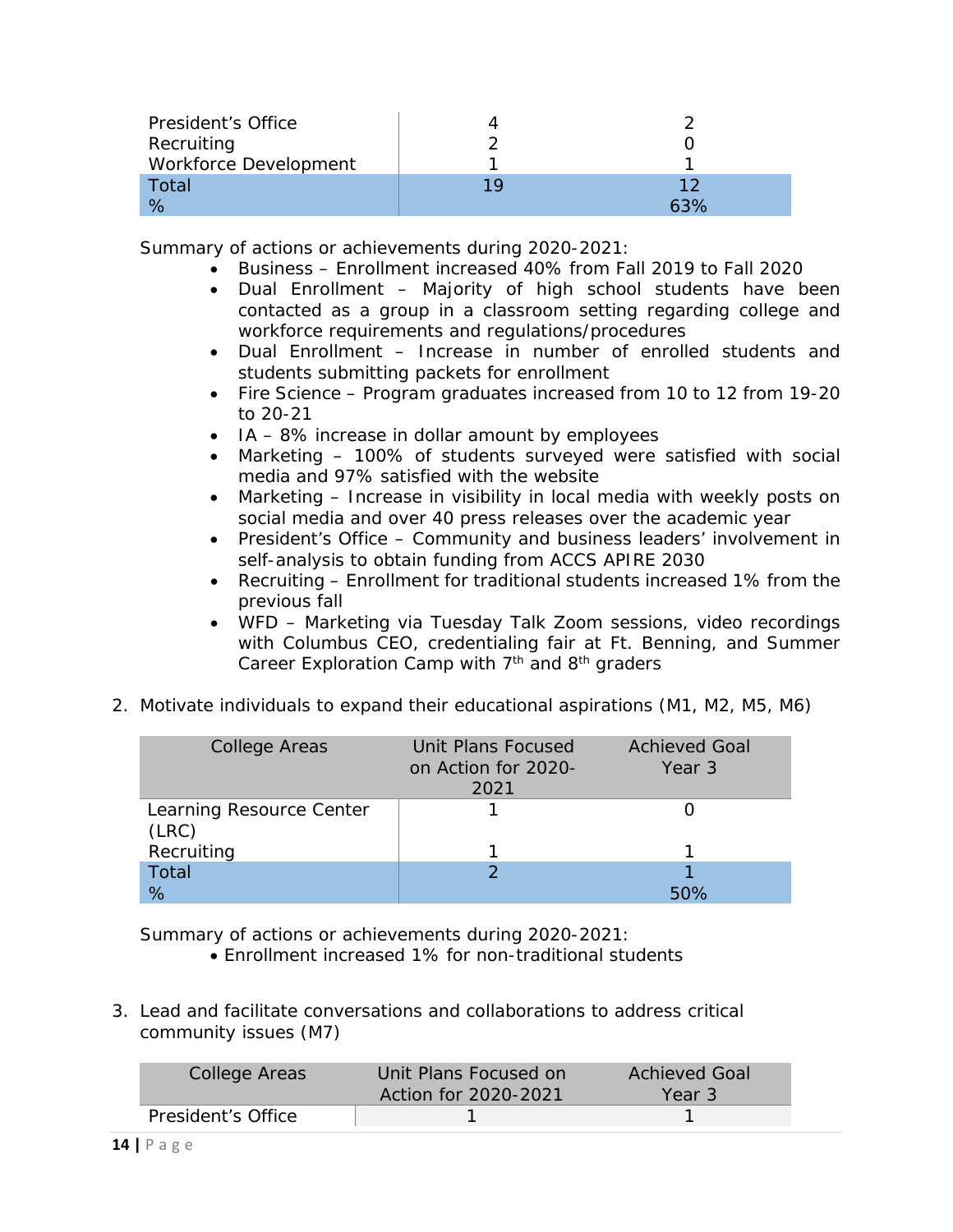| Total |      |
|-------|------|
| %     | 100% |

- President's Office College is involved in many civic and community activities (See Major Accomplishments at end of report.)
- 4. Strengthen alumni relationships (M7)

| College Areas | Unit Plans Focused | <b>Achieved Goal</b> |
|---------------|--------------------|----------------------|
|               | Action 2020-2021   | Year 3               |
|               | <b>None</b>        | <b>None</b>          |
| Total         | <b>None</b>        | <b>None</b>          |
| %             |                    | $0\%$                |

Summary of actions or achievements during 2020-2021:

- None at this time.
- 5. Increase dual enrollment opportunities for area high school students (M1)

| College Areas | Unit Plans Focused Action | <b>Achieved Goal</b> |
|---------------|---------------------------|----------------------|
|               | 2020-2021                 | Year 3               |
| Instruction   |                           |                      |
| Total         |                           |                      |
|               |                           | 100%                 |

Summary of actions or achievements during 2020-2021:

- Dual enrollment participates increased by 112%
- 6. Increase awareness of the College through student success stories (M3)

| College Areas | Unit Plans Focused | <b>Achieved Goal</b> |
|---------------|--------------------|----------------------|
|               | Action 2020-2021   | Year 3               |
| Marketing/PR  |                    |                      |
| Total         |                    |                      |
|               |                    | 100%                 |

- Marketing/PR 46 press releases to local media; featured on WTVM 15 times, WRBL 11 times, and The Citizen 22 times; 3 videos featuring students who received funding through the Foundation
- 7. Enhance relationships with internal (college employees, students) and external stakeholders (legislators, local government, LEAs, Foundation, Business and Industry partners) (M7)

| College Areas | Unit Plans Focused | <b>Achieved Goal</b> |
|---------------|--------------------|----------------------|
|               | Action             | Year 3               |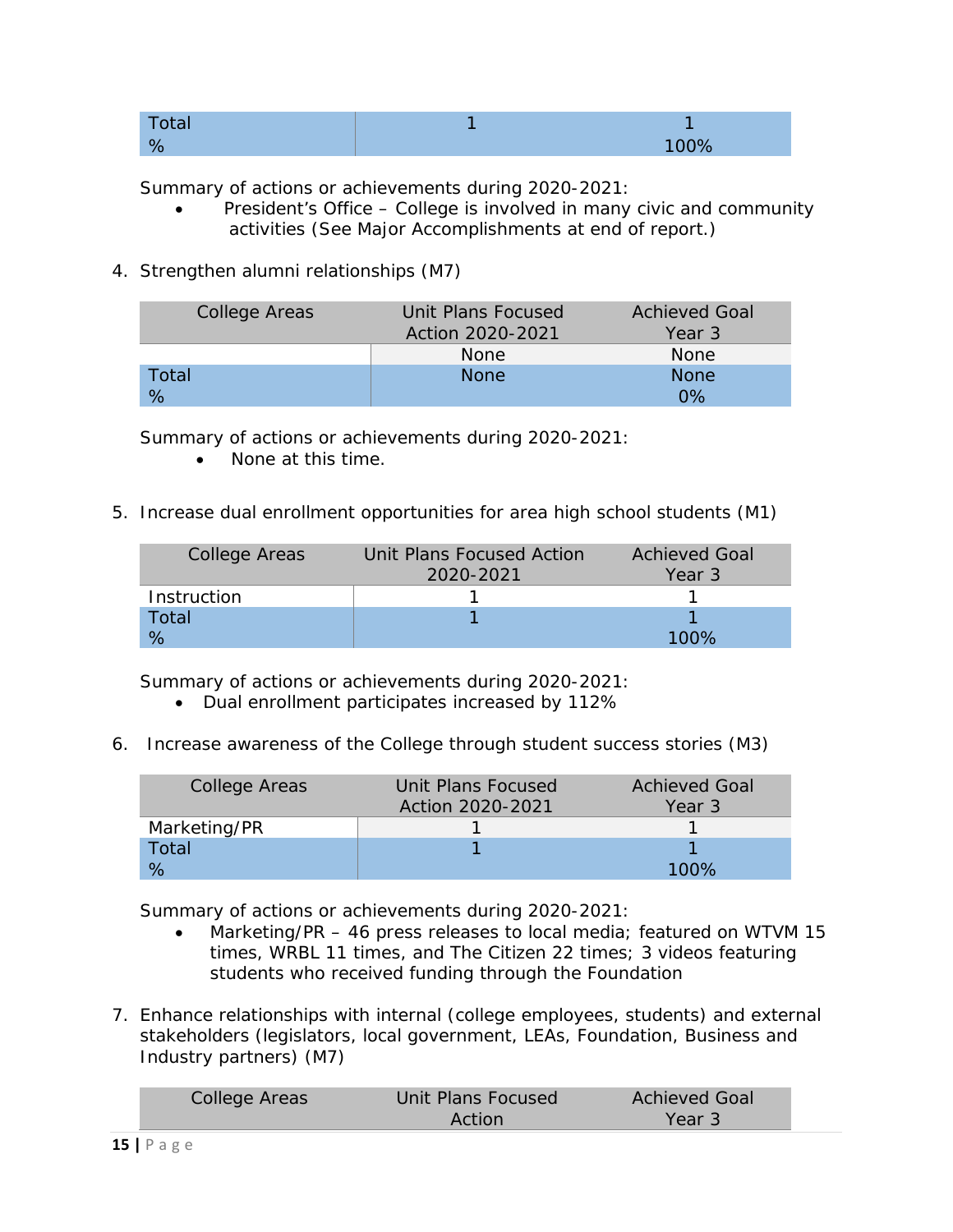|                    | 2020-2021 |         |
|--------------------|-----------|---------|
| President's Office |           |         |
| Total              |           |         |
|                    |           | $100\%$ |

- President's Office College is involved in many civic and community activities (See Major Accomplishments at end of report.)
- 8. Ensure engagement with community and civic organizations (M9)

| College Areas        | Unit Plans Focused on<br>Action for 2020-2021 | <b>Achieved Goal</b><br>Year 3 |
|----------------------|-----------------------------------------------|--------------------------------|
| Adult Education (AE) |                                               |                                |
| Total                |                                               |                                |
|                      |                                               | 100%                           |

Summary of actions or achievements during 2020-2021:

- AE Number of off-site class locations increased from 6 to 8
- 9. Broaden the College's reach to prospective and current students by increasing the number of scholarships awarded (M4, M5)

| <b>College Areas</b> | Unit Plans Focused<br>Action 2020-2021 | <b>Achieved Goal</b><br>Year 3 |
|----------------------|----------------------------------------|--------------------------------|
| Recruiting           |                                        |                                |
| Total                |                                        |                                |
|                      |                                        | $100\%$                        |

Summary of actions or achievements during 2020-2021:

- Recruiting Total of \$1,530,670 awarded in institutional scholarships, an increase over 2020 of 2.4%
- 10. Enhance the College website and social media presence (M2)

| <b>College Areas</b> | Unit Plans Focused Action<br>2020-2021 | <b>Achieved Goal</b><br>Year 3 |
|----------------------|----------------------------------------|--------------------------------|
| Marketing/PR         |                                        |                                |
| Total                |                                        |                                |
|                      |                                        | 100%                           |

- Marketing/PR Facebook had 3,767 followers in 2021, an increase of 198 followers in 2020; 200 Facebook posts, 78 Instagram posts, and 100 followers on LinkedIn in four months.
- 11.Enhance media relationships (M2, M3)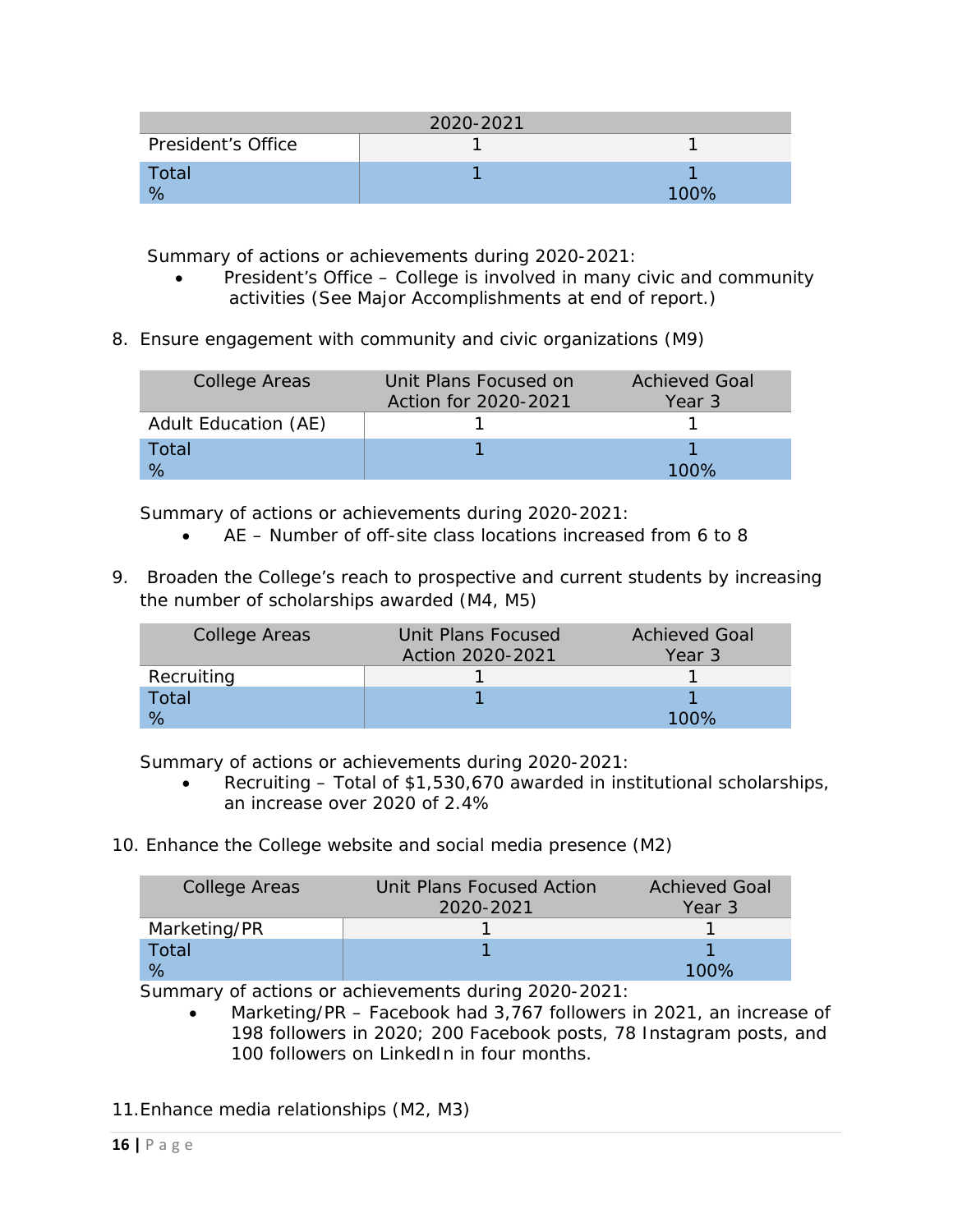| College Areas | Unit Plans Focused Action | <b>Achieved Goal</b> |
|---------------|---------------------------|----------------------|
|               | 2020-2021                 | Year 3               |
| Marketing     |                           |                      |
| Total         |                           |                      |
| $\%$          |                           | 100%                 |

• Marketing/PR – 46 press releases to local media; featured on WTVM 15 times, WRBL 11 times, and The Citizen 22 times

## **Focus Area III: Customer Service 97% of Units Achieved Expected Outcomes**

## **Focus III - Customer Service**

**Expected Outcome:** Create a culture of excellence in professionalism and customer service delivery.

#### **Strategy/Action Plan:**

1. Develop a comprehensive plan to analyze processes to eliminate customer service barriers and clearly define expected customer service standards (M1)

| <b>College Areas</b>                       | Unit Plans Focused<br>Action<br>2020-2021 | <b>Achieved Goal</b><br>Year 3 |
|--------------------------------------------|-------------------------------------------|--------------------------------|
| Admissions                                 |                                           | 3                              |
| <b>Athletics</b>                           |                                           |                                |
| <b>Business Services</b>                   |                                           |                                |
| Dual Enrollment                            |                                           |                                |
| <b>Facilities</b>                          |                                           |                                |
| Human Resources (HR)                       |                                           |                                |
| <b>Institutional Effectiveness</b><br>(IE) | 3                                         | 3                              |
| Learning Resource Center<br>(LRC)          |                                           |                                |
| Marketing & PR                             |                                           |                                |
| President's Office                         |                                           |                                |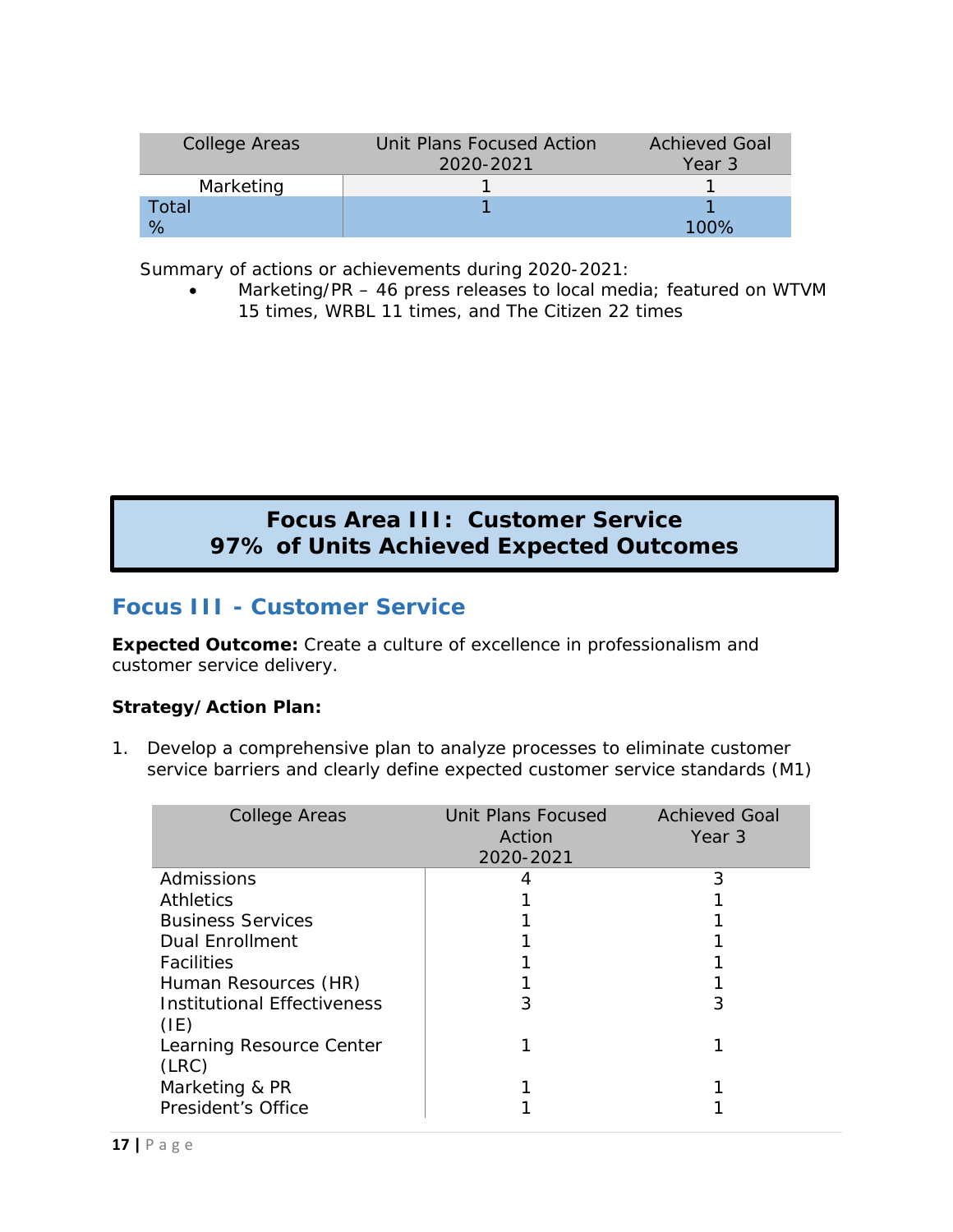| Registrar<br>Security   |    |     |
|-------------------------|----|-----|
| <b>Student Services</b> |    |     |
| Testing                 |    |     |
| Total                   | 21 | 20  |
| %                       |    | 95% |

Summary of actions taken during 2020-2021:

- Admissions All six students requesting academic appeals were reinstated on appeal
- Admissions 100% of students completing the Student Satisfaction Survey were satisfied with services offered the Admissions Office and 100% satisfied with the registration process
- Business Services 96% of students completing the Student Satisfaction Survey feel the Business Office delivered services that met their educational goals
- Dual Enrollment No incomplete files for enrolled students
- Facilities Over 87% (benchmark 80%) employees indicated on the Employee Evaluations of College Services that needs were met
- HR 100% of full-time employees were set up in system prior to first day of employment
- $\bullet$  IE 2020 IE plan was fully implemented
- IE 98% of employees who completed the Employee Evaluation of College Services indicated survey/evaluation information was helpful in planning for their units
- IE 98% of employees who completed the Employee Evaluation of College Services agreed the IE office provides information and training to support continuous planning and improvement
- LRC Joined AL Two-Year college Library Association, Southeastern Library Association, AL Association of College and Research Libraries, AL Library Association, and the American Library Association; participated in workshops, annual meetings, and webinars
- Marketing The majority of those surveyed agree that print requests were handled in a timely manner.
- President's Office Hired a seasoned Dean Students and Campus Services who focused much energy on training and development of staff
- Registration 98% of those surveyed were satisfied with the online registration process
- Student Services Increased division meetings to one per semester and bimonthly unit meetings
- Testing 100% of those surveyed agreed services were delivered in a manner to that met their education needs
- 2. Foster a culture of excellence by facilitating an ongoing program of professional development for faculty and staff focusing on college processes, procedures and effective customer service delivery. (M1, M2, M3)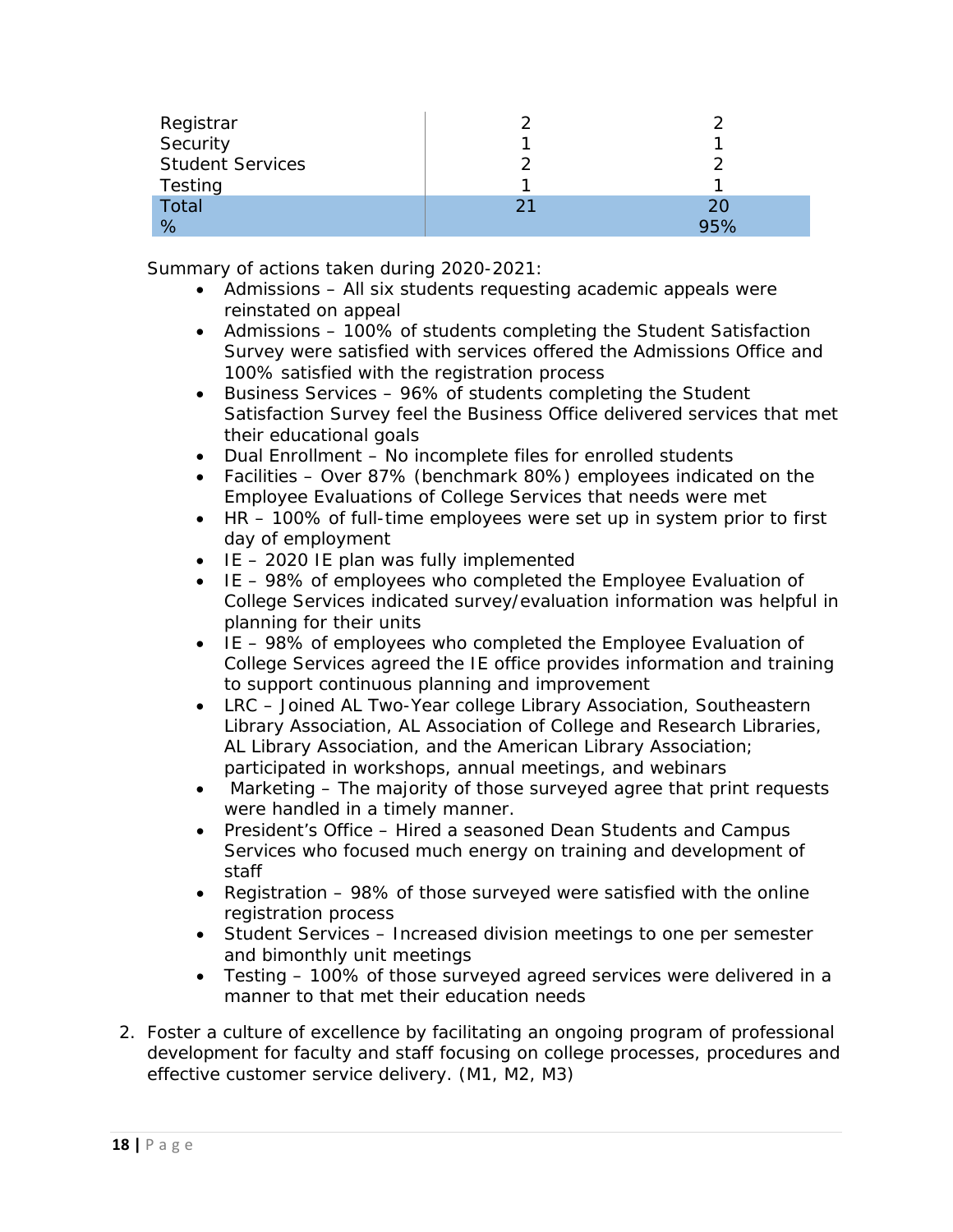| <b>College Areas</b>    | Unit Plans Focused Action | <b>Achieved Goal</b> |
|-------------------------|---------------------------|----------------------|
|                         | 2020-2021                 | Year 3               |
| <b>Adult Education</b>  |                           |                      |
| <b>Student Services</b> |                           |                      |
| Total                   |                           |                      |
| %                       |                           |                      |

- AE All AE staff met or exceeded 20 hours of professional development
	- Student Services Student needs with virtual learning were still met through adjusted processes of the Office of Student Development and Success although no C.A.R.E. Team meetings were conducted
- 3. Establish a consistent and expected standard of professionalism (M4)

| College Areas  | Unit Plans Focused Action | <b>Achieved Goal</b> |
|----------------|---------------------------|----------------------|
|                | 2020-2021                 | Year 3               |
| Marketing & PR |                           |                      |
| Total          |                           |                      |
| %              |                           | 100%                 |

Summary of actions or achievements during 2020-2021:

- Marketing Public Information Officer participated in Enrollment Management Strategies During COVID-19 and Beyond webinar, made media appearances on Business Break television show and on other television channels, and in radio interviews.
- 4. Utilize technology to enhance communication with students and employees (M1, M4)

| College Areas            | Unit Plans Focused Action | <b>Achieved Goal</b> |
|--------------------------|---------------------------|----------------------|
|                          | 2020-2021                 | Year 3               |
| Learning Resource Center |                           |                      |
| Total                    |                           |                      |
| $\%$                     |                           | 100%                 |

- LRC 11 subscribers to Word of the Day emails
- 5. Provide services to identified clusters of customers based on common needs (veterans, non-traditional, dual enrollment, perspective students, transfer, senior adults, etc.) (M1)

| College Areas | Unit Plans Focused Action | <b>Achieved Goal</b> |
|---------------|---------------------------|----------------------|
|               | 2020-2021                 | Year 3               |
|               | <b>None</b>               | <b>None</b>          |
| Total         | <b>None</b>               | <b>None</b>          |
| %             |                           | $0\%$                |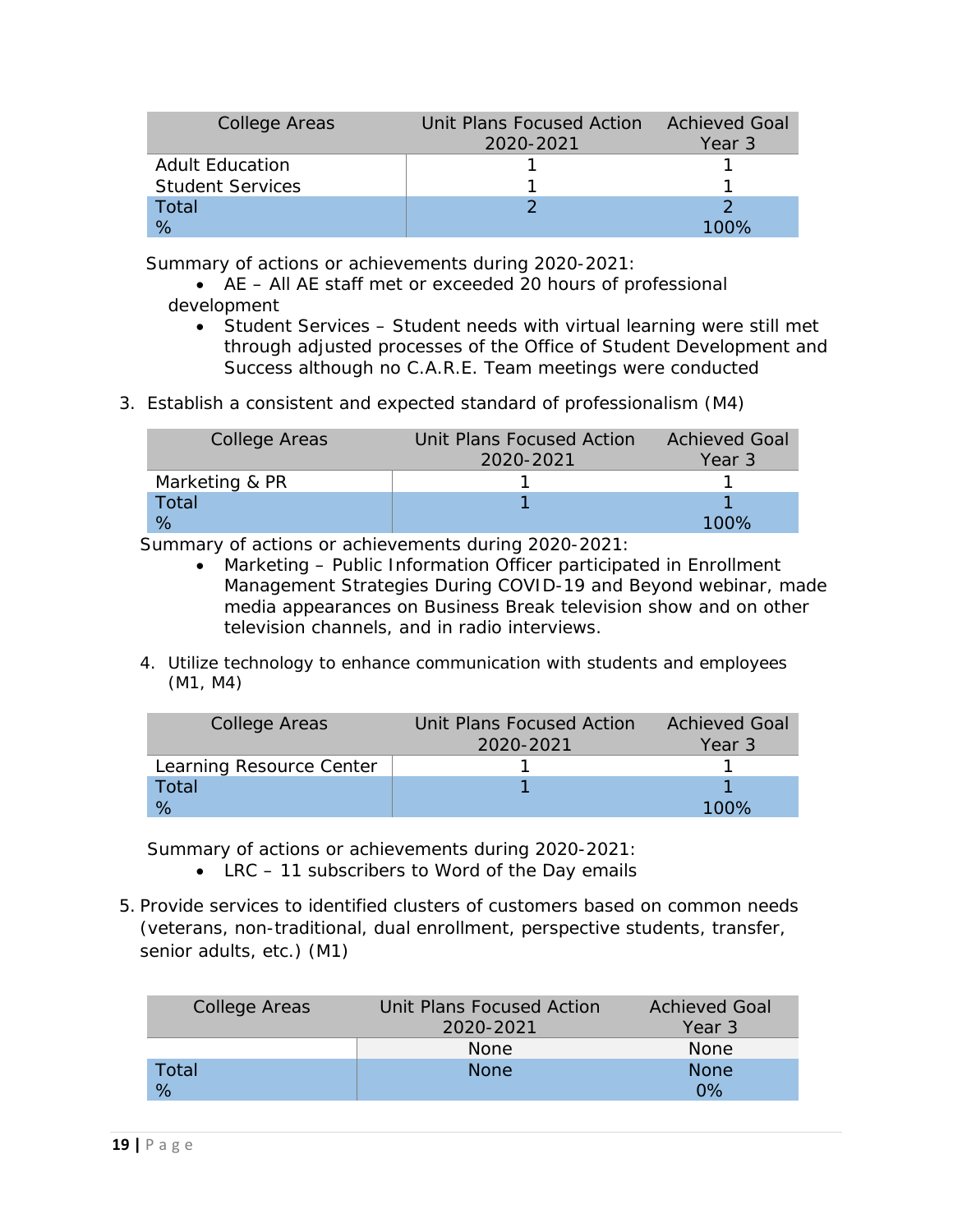• None at this time.

| <b>College Areas</b>    | Unit Plans Focused Action<br>2020-2021 | <b>Achieved Goal</b><br>Year 3 |
|-------------------------|----------------------------------------|--------------------------------|
| Learning Resource       |                                        |                                |
| Center                  |                                        |                                |
| <b>Student Services</b> |                                        |                                |
| Testing                 |                                        |                                |
| Tutoring                |                                        |                                |
| <b>Total</b>            |                                        |                                |
| %                       |                                        | 100%                           |

6. Utilize customer feedback to enhance service delivery (M1, M2)

Summary of actions or achievements during 2020-2021:

- LRC 95% of faculty surveyed were satisfied with library services and resources
- Student Services Increase in registration satisfaction
- Testing 100% of students surveyed agreed testing services met their educational needs
- Testing 93% of employees surveyed agreed the Testing Center met the testing needs of the campus and community
- Tutoring 94% of students surveyed agreed the Tutoring Center met their educational needs
- 7. Utilize regular faculty and staff meetings as a tool to reinforce expected standards of professionalism and customer service (M3, M4)

| College Areas | Unit Plans Focused Action | <b>Achieved Goal</b> |
|---------------|---------------------------|----------------------|
|               | 2020-2021                 | Year 3               |
| Instruction   |                           |                      |
| Total         |                           |                      |
|               |                           | 100%                 |

- All direct reports to the Dean of Instruction received a rating of 3 on their performance evaluation in customer service and professionalism.
- 8. Empower employees to resolve customer service issues at the lowest level (M4)

| College Areas | Unit Plans Focused Action | <b>Achieved Goal</b> |
|---------------|---------------------------|----------------------|
|               | 2020-2021                 | Year 3               |
|               | <b>None</b>               | <b>None</b>          |
| Total         | <b>None</b>               | <b>None</b>          |
| %             |                           | $\%$                 |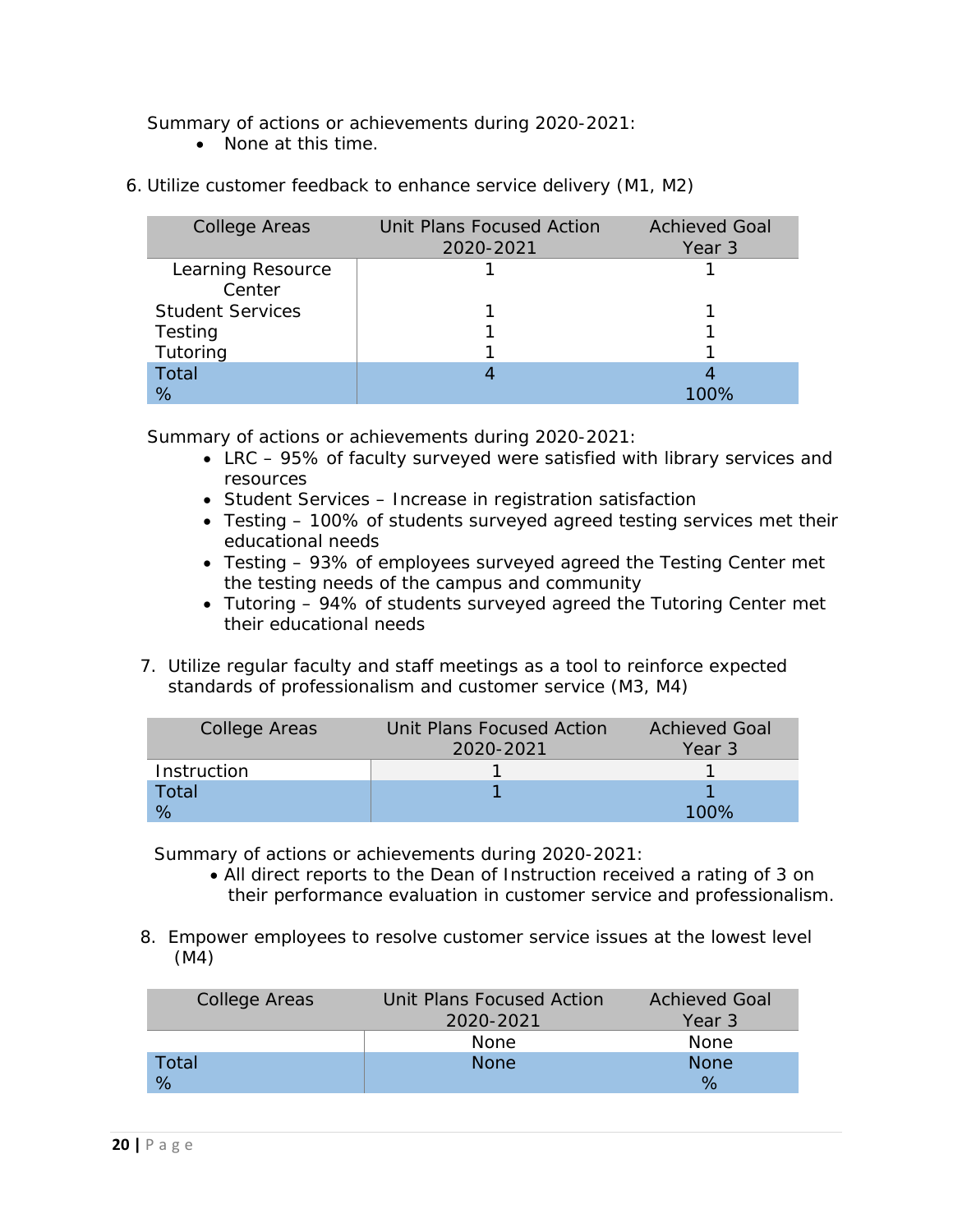• None at this time.

## **Focus Area IV: Workforce Development 100% of Units Achieved Expected Outcomes**

## **Focus IV - Workforce Development**

**Expected Outcome:** CVCC will provide effective workforce development and training to address current and future needs of business and industry in the region.

#### **Strategies/Action Steps:**

1. Expand and integrate employment outreach services, including strengthening advisory

committees (M3, M4)

| <b>College Areas</b>           | Unit Plans Focused Action<br>2019-20 | <b>Achieved Goal</b><br>Year 3 |
|--------------------------------|--------------------------------------|--------------------------------|
| Workforce<br>Development (WFD) | h                                    |                                |
| Total<br>$\%$                  | 5                                    | 5<br>$100\%$                   |

- WFD Continuing education enrollment increased 20%
- WFD Three additional cooperative agreements offered
- WFD 90% pass rate in MSSC CLA and CLT classes
- WFD Certified Medical Administrative Assistant and Home Health Aid short certificates launched in Spring 2021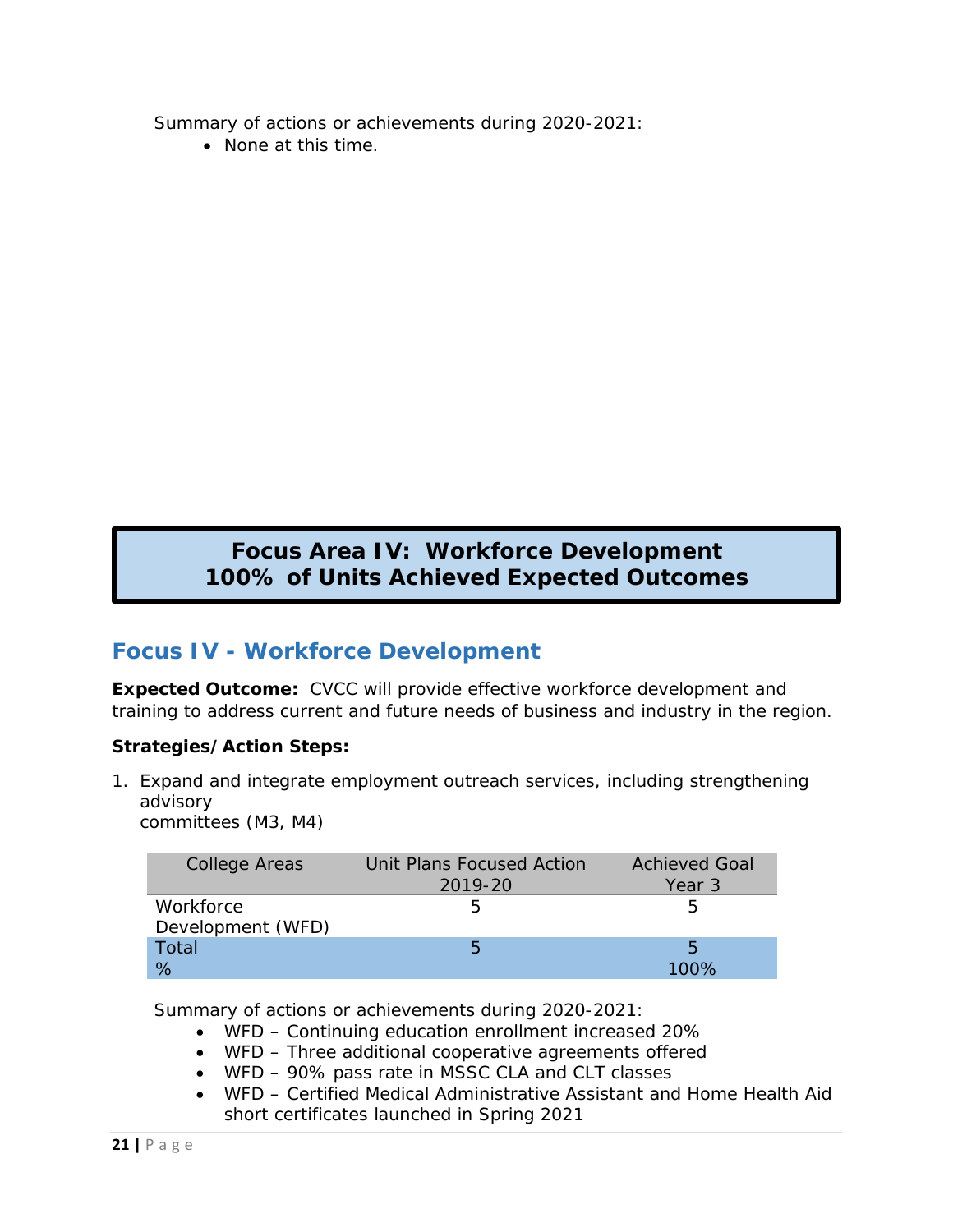2. Provide job training and noncredit programs to meet the needs of the region (M1)

| College Areas     | Unit Plans Focused Action<br>2020-2021 | <b>Achieved Goal</b><br>Year 3 |
|-------------------|----------------------------------------|--------------------------------|
| Instruction       |                                        |                                |
| Workforce         |                                        |                                |
| Development (WFD) |                                        |                                |
| Total             |                                        |                                |
|                   |                                        | 100%                           |

Summary of actions or achievements during 2020-2021:

- Instruction More continuing education classes offered in 2020-21; four contracts were established with business and industry
- WFD Enrollment increased by 20% with the addition of three Medication Aide continuing education courses.
- 3. Develop new degree and certificate programs in growing occupations (M2)

| College Areas        | Unit Plans Focused Action | <b>Achieved Goal</b> |
|----------------------|---------------------------|----------------------|
|                      | 2020-2021                 | Year 3               |
| Adult Education (AE) |                           |                      |
| Total                |                           |                      |
|                      |                           | 100%                 |

Summary of actions or achievements during 2020-2021:

- AE 40% increase in number of career pathways offered
- 4. Increase internship and cooperative learning experiences for students (M3)

| College Areas                  | Unit Plans Focused Action<br>2020-2021 | <b>Achieved Goal</b><br>Year 3 |
|--------------------------------|----------------------------------------|--------------------------------|
| Workforce<br>Development (WFD) |                                        |                                |
| Total<br>$\%$                  |                                        | 100%                           |

Summary of actions or achievements during 2020-2021:

• WFD – Increase from 4 to 9 students in INT 291 between Fall 2020 and Summer 2021; 3 additional cooperative agreements signed for students to continue cooperative education class participation; An Enhanced Industrial Maintenance Lab equipment grant of \$48,550.00 placed at Russell County High School in support of the Industrial Maintenance short certificate; Certified Medical Administrative Assistant equipment grant of \$5,600.00 to assist with startup of the Certified Medical Administrative Assistant short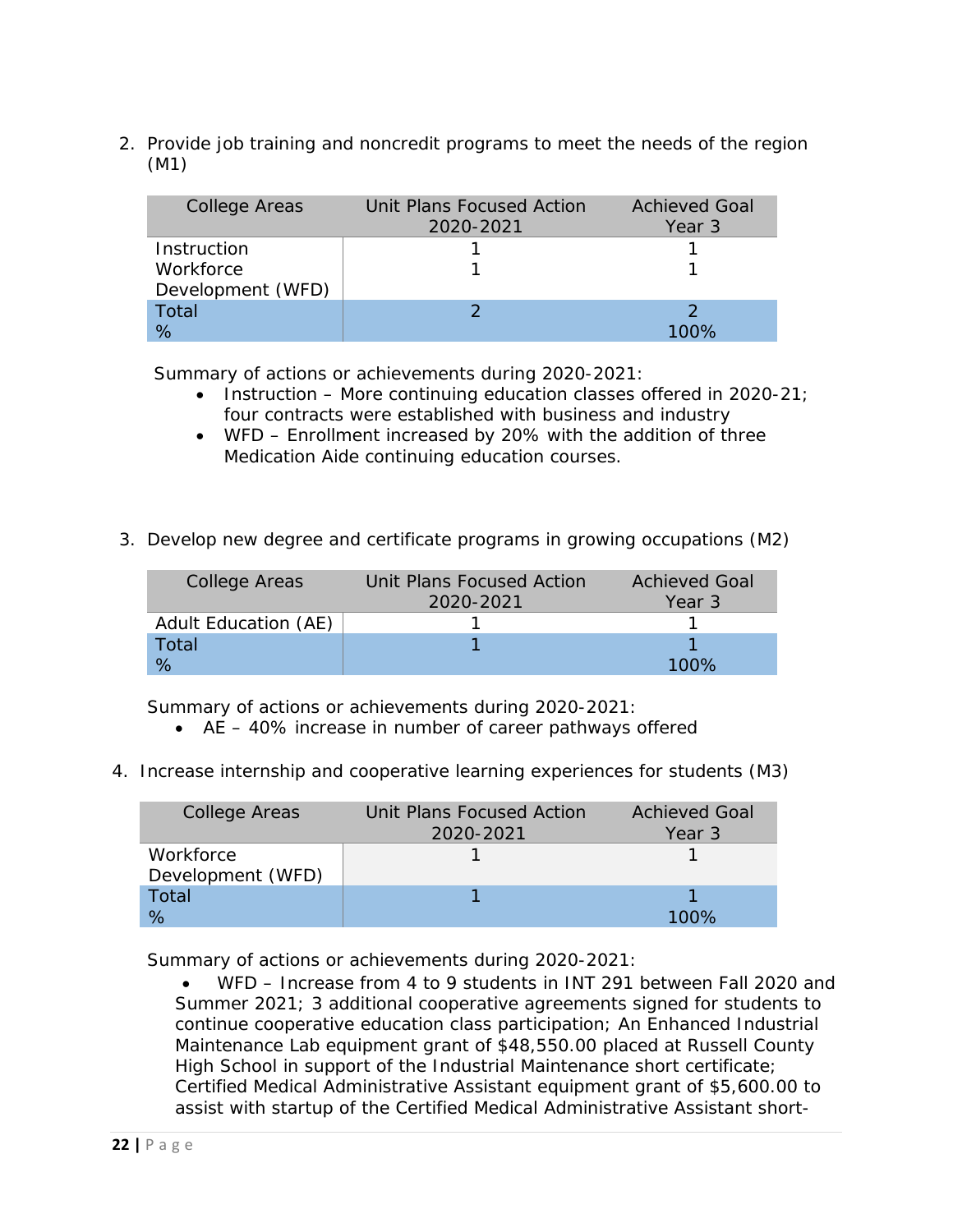term certificate program; Applied Technology program gained notable achievement through ACCS by winning the regional title for utilizing innovative and worthwhile work-based learning opportunities.

5. Strengthen business and industry partnerships in high-wage and high-demand careers (M4)

| College Areas     | Unit Plans Focused Action | <b>Achieved Goal</b> |
|-------------------|---------------------------|----------------------|
|                   | 2020-2021                 | Year 3               |
| Workforce         |                           |                      |
| Development (WFD) |                           |                      |
| Total             |                           |                      |
| $\%$              |                           |                      |

Summary of actions or achievements during 2020-2021:

• WFD – Three industries, Meridian Brick, Nelson Electric, and Johns Mansville have established cooperative agreements; Vectorply received four Certified Production Technician training; Industrial Maintenance Advisory Committee membership increased to 13

## **Focus Area V: Technology and Infrastructure Focus V - 94% of Units Achieved Expected Outcomes**

## **Focus V – Technology & Infrastructure**

**Expected Outcome:** CVCC will provide a safe and secure environment for all members of the campus community. The College will utilize technology to enhance and support educational programs, services, and other mission related activities.

#### **Strategies/Action Steps:**

1. Update and acquire facilities vital to the support and success of college programs, services, and functions (M3)

| College Areas             | Unit Plans Focused<br>Action<br>2020-2021 | <b>Achieved Goal</b><br>Year 3 |
|---------------------------|-------------------------------------------|--------------------------------|
| <b>Applied Technology</b> |                                           |                                |
| President's Office        |                                           |                                |
| Security                  |                                           |                                |
| <b>Total</b>              |                                           |                                |
| %                         |                                           | 100%                           |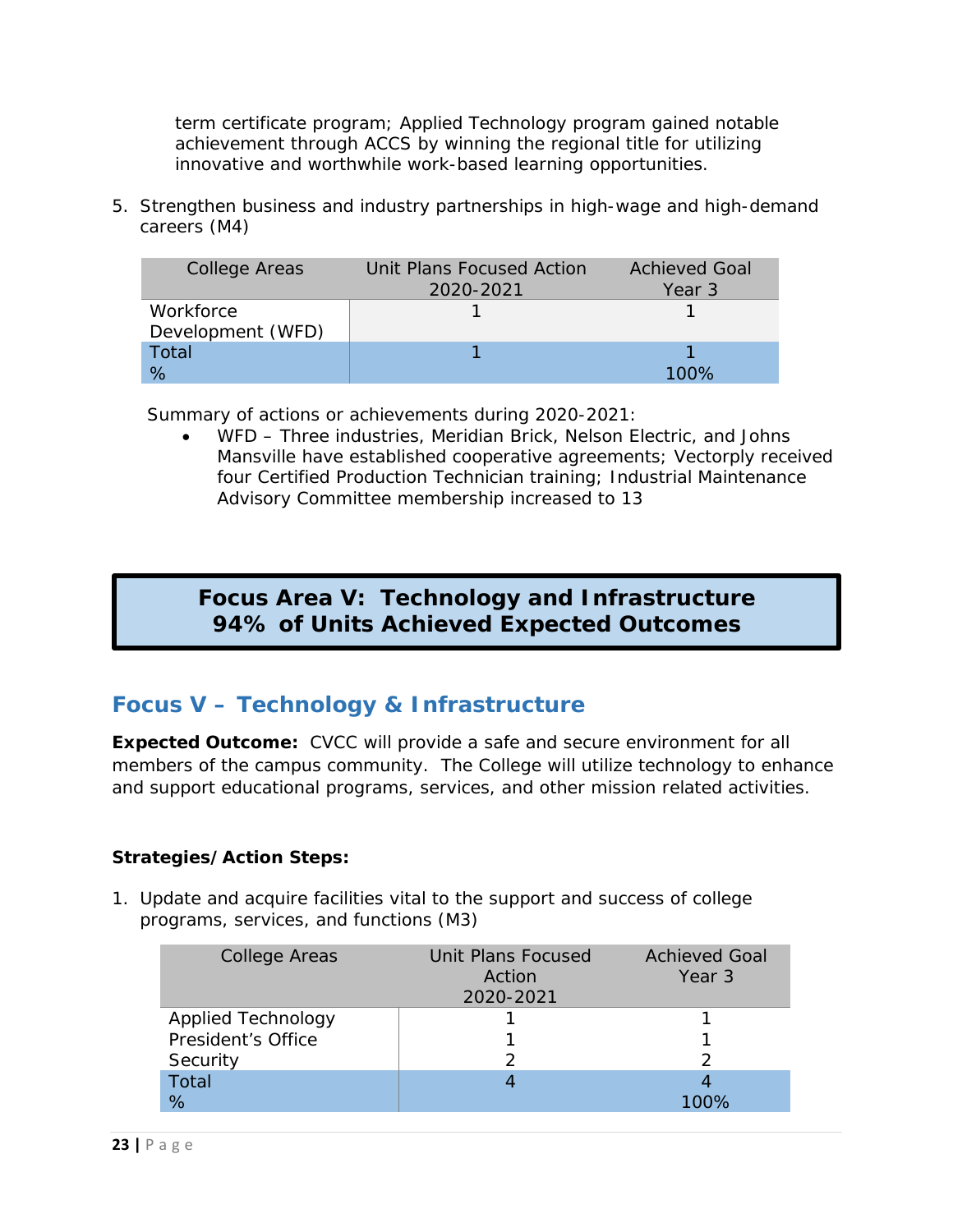- Applied Technology Building has been identified for purchase for future welding expansion
- President's Office With CARES funding, enhancements include upgraded instructional technology, temperature/facemask scanning devices, and additional computer technology
- Security Daily monitoring from surveillance cameras to identify any security issues
- Security Change to new security camera service provider with upgrades and software change out
- 2. Provide reliable, secure information systems throughout the College (M4)

| College Areas              | Unit Plans Focused Action | <b>Achieved Goal</b> |
|----------------------------|---------------------------|----------------------|
|                            | 2020-2021                 | Year 3               |
| <b>Information Systems</b> |                           |                      |
| Total                      |                           |                      |
| %                          |                           | 100%                 |

Summary of actions or achievements during 2020-2021:

- Information Systems With CARES funding, will upgrade and expand Wifi on campus
- 3. Integrate facility operation with information services to take advantage of stateof-the art technology and instructional pedagogies (M4)

| College Areas | Unit Plans Focused Action | <b>Achieved Goal</b> |
|---------------|---------------------------|----------------------|
|               | 2020-2021                 | Year 3               |
|               | <b>None</b>               | <b>None</b>          |
| Total         | <b>None</b>               | <b>None</b>          |
| %             |                           | በ%                   |

Summary of actions or achievements during 2020-2021:

- None at this time.
- 4. Integrate the implementation of the System's ERP initiative (M4)

| <b>College Areas</b> | Unit Plans Focused Action | <b>Achieved Goal</b> |
|----------------------|---------------------------|----------------------|
|                      | 2020-2021                 | Year 3               |
| <b>Admissions</b>    |                           |                      |
| Total                |                           |                      |
|                      |                           | 100%                 |

Summary of actions or achievements during 2020-2021:

• 100% of Admissions staff were trained in implementation of the System's ERP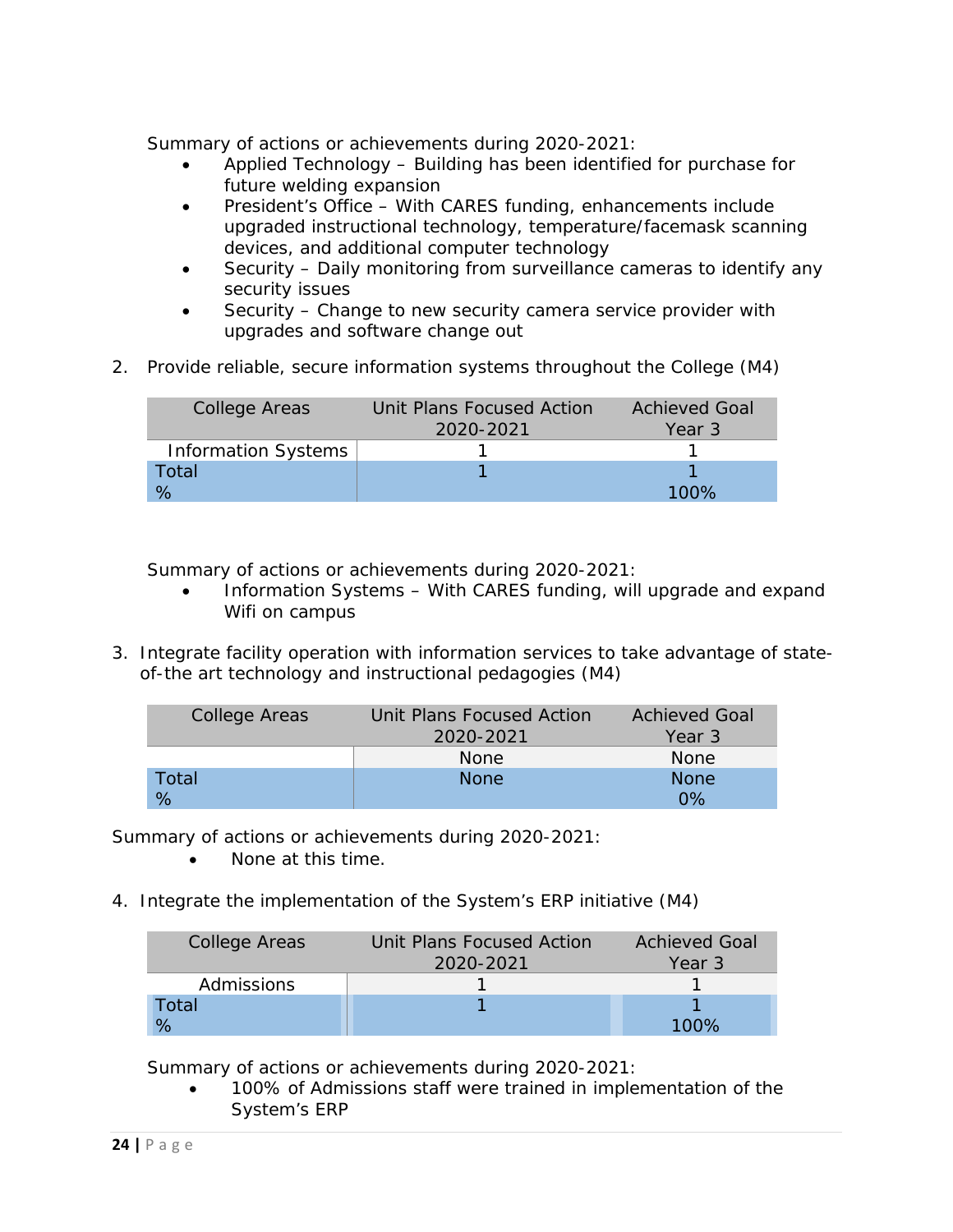5. Improve the overall appearance of the facilities and grounds (M3)

| College Areas     | Unit Plans Focused Action | <b>Achieved Goal</b> |
|-------------------|---------------------------|----------------------|
|                   | 2020-2021                 | Year 3               |
| <b>Facilities</b> |                           |                      |
| Total             |                           |                      |
| $\%$              |                           | 100%                 |

Summary of actions or achievements during 2020-2021:

- Facilities 88% (benchmark 80%) of employees indicated building and grounds maintained to meet the needs of faculty, staff, and students
- 6. Establish a preventative maintenance schedule to maximize life cycle of installed building components (M3)

| College Areas | Unit Plans Focused Action | <b>Achieved Goal</b> |
|---------------|---------------------------|----------------------|
|               | 2020-2021                 | Year 3               |
|               | <b>None</b>               | <b>None</b>          |
| Total         | <b>None</b>               | <b>None</b>          |
|               |                           | $\Omega\%$           |

Summary of actions or achievements during 2020-2021:

- None at this time.
- 7. Implement an energy reduction plan (M3)

| College Areas     | Unit Plans Focused Action<br>2020-2021 | <b>Achieved Goal</b><br>Year 3 |
|-------------------|----------------------------------------|--------------------------------|
| <b>Facilities</b> |                                        |                                |
| Total             |                                        |                                |

Summary of actions or achievements during 2020-2021:

- Facilities Reset schedule of HVAC systems to reduce run time and installed 30 LED fixtures to reduce energy consumption
- 8. Enhances its facilities to ensure that relevant functional spaces support students, faculty and the community (M1, M3)

| College Areas     | Unit Plans Focused Action | <b>Achieved Goal</b> |
|-------------------|---------------------------|----------------------|
|                   | 2020-2021                 | Year 3               |
| <b>Facilities</b> |                           | h                    |
| Total             |                           |                      |
| %                 |                           | 100%                 |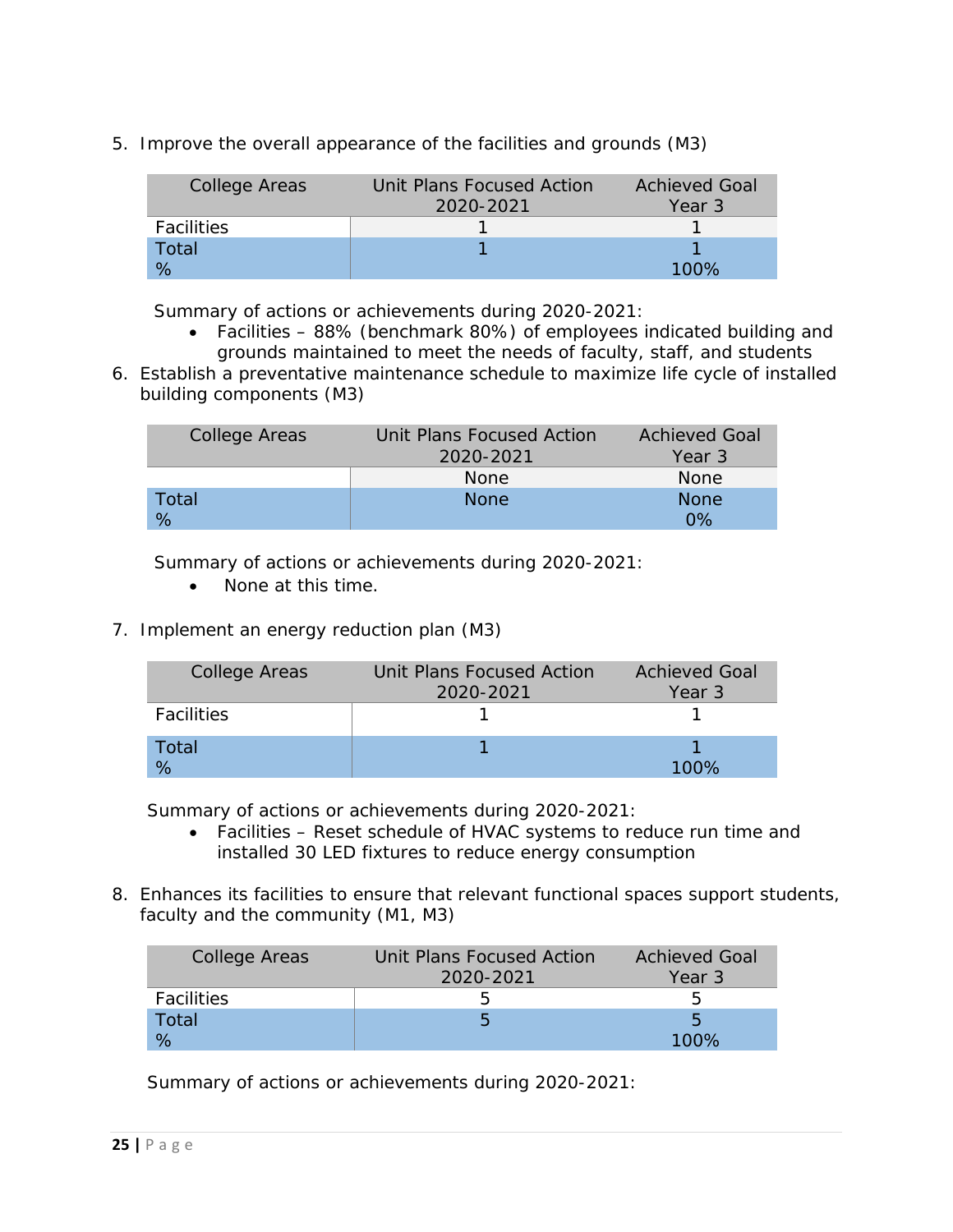- Facilities 100% of students who responded indicated classroom space is adequate
- Facilities 87% (benchmark 80%) faculty, staff, and students satisfied with buildings/grounds maintenance
- Facilities College passed all Phenix City Fire Department inspections
- 9. Increase visibility of security on campus (M1, M2)

| <b>College Areas</b>       | Unit Plans Focused Action | <b>Achieved Goal</b> |
|----------------------------|---------------------------|----------------------|
|                            | 2020-2021                 | Year 3               |
| <b>Information Systems</b> |                           |                      |
| Security                   |                           |                      |
| Total                      |                           |                      |
| $\%$                       |                           | 50%                  |

• Security – 100% of students responding to Student Satisfaction Survey feel safe on campus

10.Maintain and share Safety and Security Plan with campus community (M2)

| College Areas | Unit Plans Focused Action | <b>Achieved Goal</b> |
|---------------|---------------------------|----------------------|
|               | 2020-2021                 | Year 3               |
| Security      |                           |                      |
| Total         |                           |                      |
|               |                           | 100%                 |

Summary of actions and achievements during 2020-2021:

- Security increased knowledge of campus employees on safety and security
- 11.Maintain reliable transportation to support the College's mission (M5)

| College Areas | Unit Plans Focused Action | <b>Achieved Goal</b> |
|---------------|---------------------------|----------------------|
|               | 2019-20                   | Year 3               |
| Security      |                           |                      |
| Total         |                           |                      |
|               |                           | 100%                 |

Summary of actions and achievements during 2020-2021:

Security – Records indicate fleet of vehicles are serviced and repaired appropriately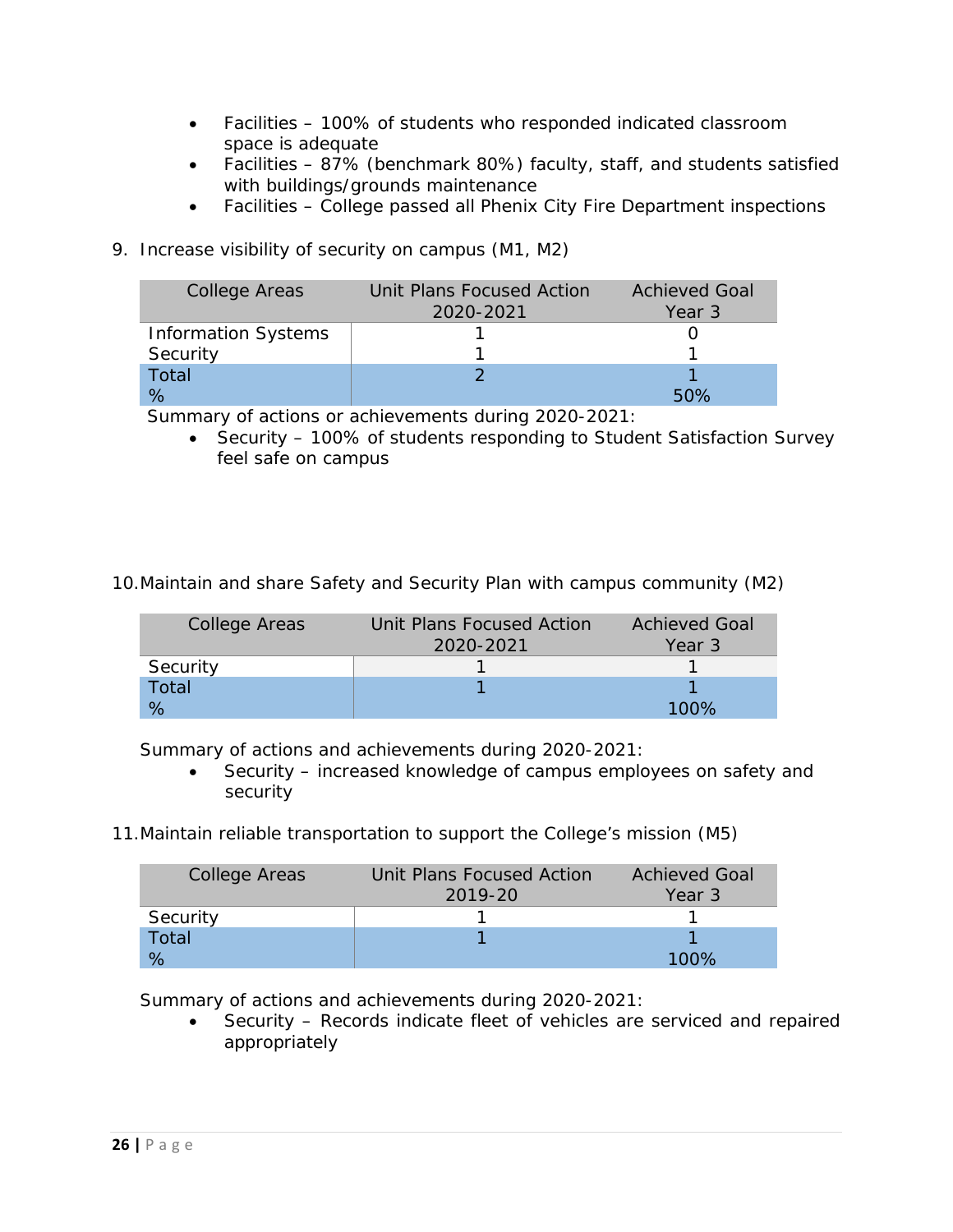## **Paramel Propels Achieved Expected Outcomes Focus Area VI: Resource Development**

## **Focus VI – Resource Development**

**Expected Outcome:** CVCC will increase alternative sources of revenue by engaging alumni, collaborating with business and industry partners, and enhancing grant acquisitions. The College will also enhance institutional budgets by controlling expenditures.

#### **Strategies/Action Steps:**

1. Identify and secure alternative sources of revenue that advance the College's mission and vision (M1, M2, M3)

| <b>College Areas</b>                     | Unit Plans Focused<br>Action<br>2020-2021 | <b>Achieved Goal</b><br>Year 3 |
|------------------------------------------|-------------------------------------------|--------------------------------|
| <b>Business Services</b>                 |                                           |                                |
| <b>Institutional Advancement</b><br>(IA) |                                           |                                |
| President's Office                       |                                           |                                |
| Total                                    |                                           |                                |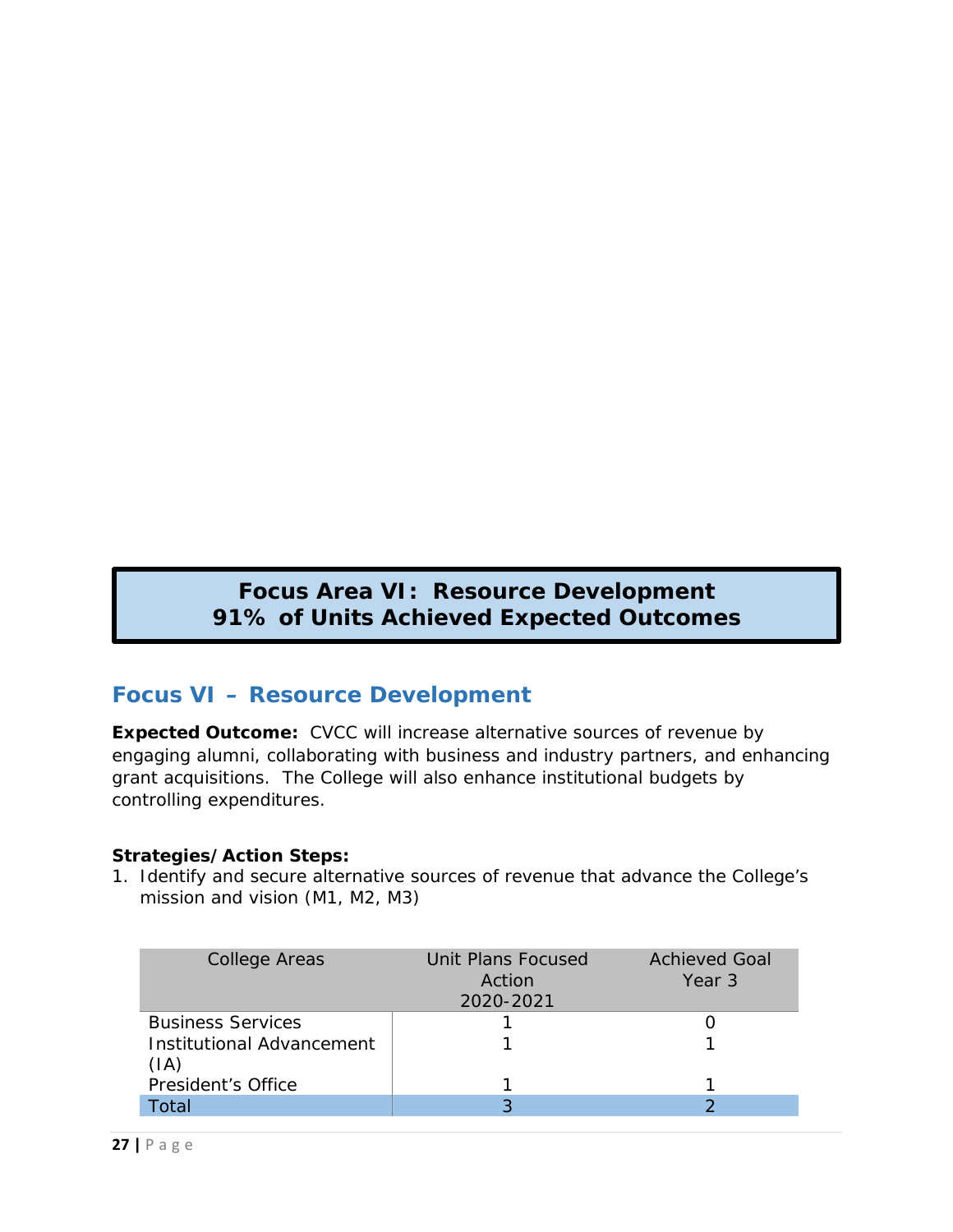| % | 67% |
|---|-----|
|   |     |

- IA Awarded \$1,000 of Susan Wiggins scholarship each to three students during 20-21
- IA Awarded \$2,000 of Haas Foundation grant to an Applied Technology student in Summer 2021
- IA Received donations of \$8,800 for Track or Treat 5K run
- President's Office Dual Enrollment funded \$325,000
- President's Office Career and Technical Education (CTE) support grants \$384,644
- President's Office Legislative line item for \$75,000 to CTE
- 2. Increase contributed income from individual, corporate, foundation, and government sources to support institutional priorities (M1, M2)

| <b>College Areas</b>              | Unit Plans Focused<br>Action 2020-2021 | <b>Achieved Goal</b><br>Year 3 |
|-----------------------------------|----------------------------------------|--------------------------------|
| Institutional Advancement<br>(IA) |                                        |                                |
| Total                             |                                        |                                |
| %                                 |                                        |                                |

Summary of actions and achievements during 2020-2021:

- IA Increase in donations of \$27,600 or 28.8% over 2019-2020 for a total of \$123,295
- 3. Increase the number of grants applied for and received (M1)

| <b>College Areas</b>              | Unit Plans Focused<br>Action 2020-2021 | <b>Achieved Goal</b><br>Year 3 |
|-----------------------------------|----------------------------------------|--------------------------------|
| Institutional Advancement<br>(IA) |                                        |                                |
| Total                             |                                        |                                |
|                                   |                                        |                                |

- IA Received \$15,000 Haas Foundation grant; received \$6,300 City of Phenix City grant; received \$10,000 Aflac grant
- 4. Increase Foundation Board participation to 100% over the next three years (M2)

| <b>College Areas</b>                         | Unit Plans Focused<br>Action 2020-2021 | <b>Achieved Goal</b><br>Year 3 |
|----------------------------------------------|----------------------------------------|--------------------------------|
| Institutional Advancement<br>$(\mathsf{IA})$ |                                        |                                |
| Total<br>%                                   |                                        | 100%                           |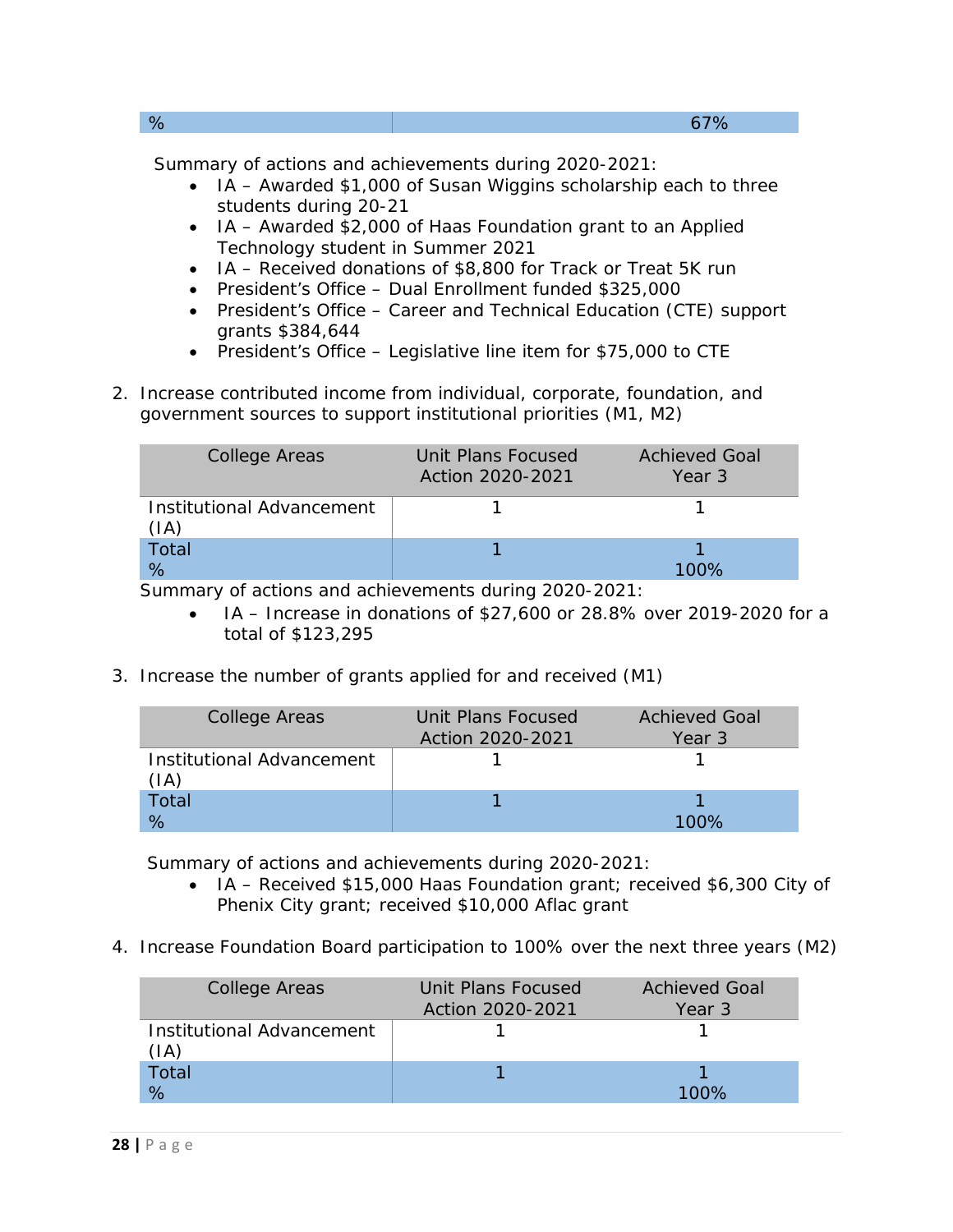Summary of actions and achievements during 2019—2020:

- IA 90% Foundation Board participation
- 5. Increase employee giving to support institutional priorities (M3)

| College Areas             | Unit Plans Focused<br>Action 2020-2021 | <b>Achieved Goal</b><br>Year 3 |
|---------------------------|----------------------------------------|--------------------------------|
| Institutional Advancement |                                        |                                |
| (IA)                      |                                        |                                |
| President's Office        |                                        |                                |
| Total                     |                                        |                                |
| ℅                         |                                        |                                |

Summary of actions and achievements during 2020-2021:

• IA – 32 employee donors for Hall of Fame

6. Host at least two friend-raising and/or fundraising events each year (M2)

| College Areas                                | Unit Plans Focused<br>Action<br>2020-2021 | <b>Achieved Goal</b><br>Year 3 |
|----------------------------------------------|-------------------------------------------|--------------------------------|
| Institutional Advancement<br>$(\mathsf{IA})$ |                                           |                                |
| Total<br>%                                   |                                           |                                |

Summary of actions and achievements during 2020-2021:

- Conducted CVCC Hall of Fame
- Conducted Chris Patterson Track or Treat
- 7. Engage CVCC alumni and friends to support the College (M5)

| <b>College Areas</b>                         | Unit Plans Focused<br>Action<br>2020-2021 | <b>Achieved Goal</b><br>Year 3 |
|----------------------------------------------|-------------------------------------------|--------------------------------|
| Institutional Advancement<br>$(\mathsf{IA})$ |                                           |                                |
| Total<br>%                                   |                                           | 100%                           |

Summary of actions and achievements during 2020-2021:

• IA – Negotiations in progress about developing or purchasing an alumni database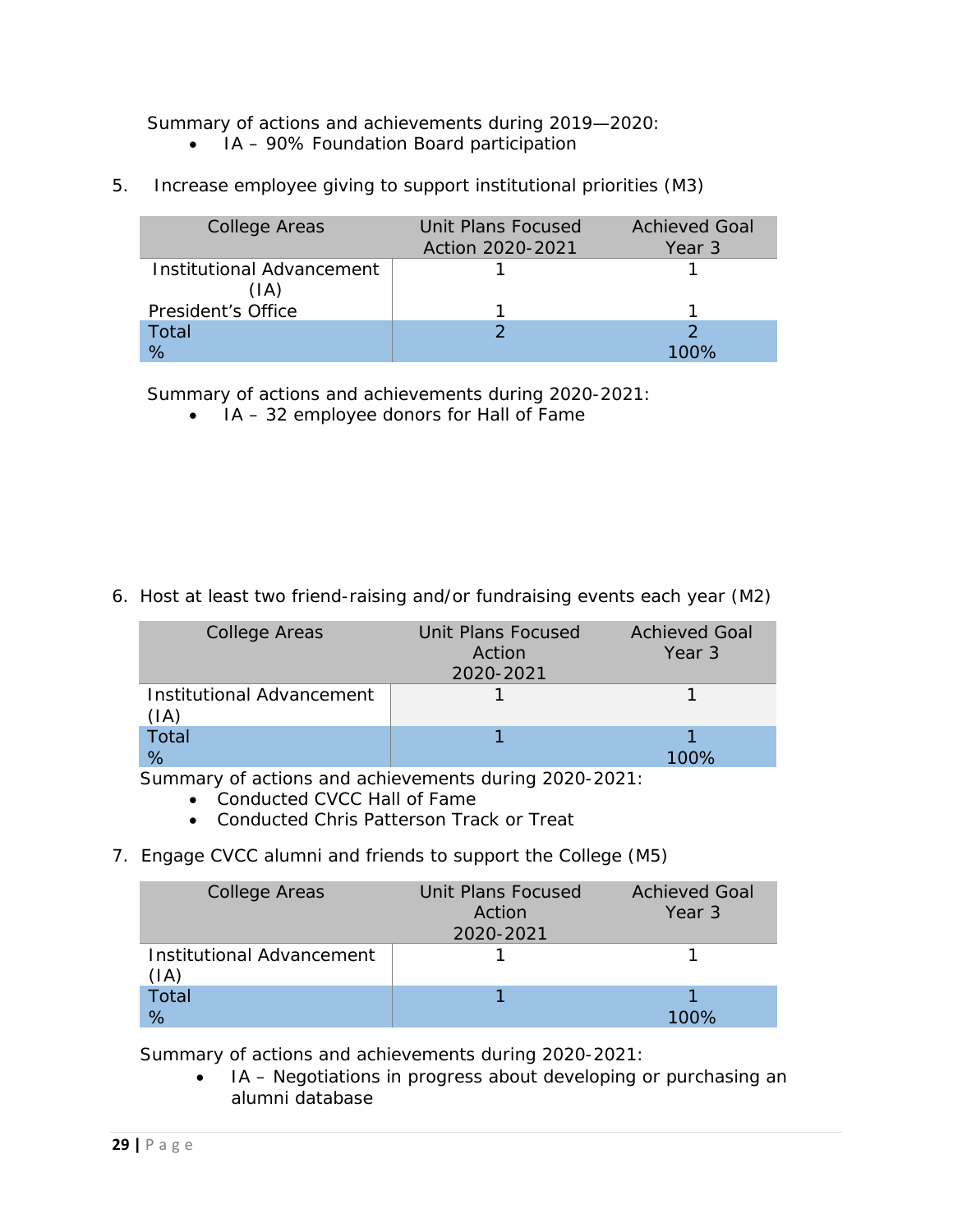8. Identify and cultivate potential donors to support college initiatives (M2)

| College Areas                                | Unit Plans Focused<br>Action 2020-2021 | <b>Achieved Goal</b><br>Year 3 |
|----------------------------------------------|----------------------------------------|--------------------------------|
| Institutional Advancement<br>$(\mathsf{IA})$ |                                        |                                |
| Total                                        |                                        |                                |
|                                              |                                        | 100%                           |

Summary of actions and achievements during 2020-2021:

- IA Foundation raised \$123,295 with \$96,550 from 103 sponsors; CVCC staff contributed \$16,550 from 65 employees to the Foundation; CVCC staff donated \$10,050 to United Way
- 9. Continue cost containment through sound fiscal management (M6)

| <b>College Areas</b> | Unit Plans Focused on | <b>Achieved Goal</b> |
|----------------------|-----------------------|----------------------|
|                      | Action for 2020-2021  | Year 3               |
|                      | None.                 | <b>None</b>          |
| Total                | <b>None</b>           | <b>None</b>          |
| %                    |                       | በ%                   |

Summary of actions and achievements during 2020-2021:

• None at this time.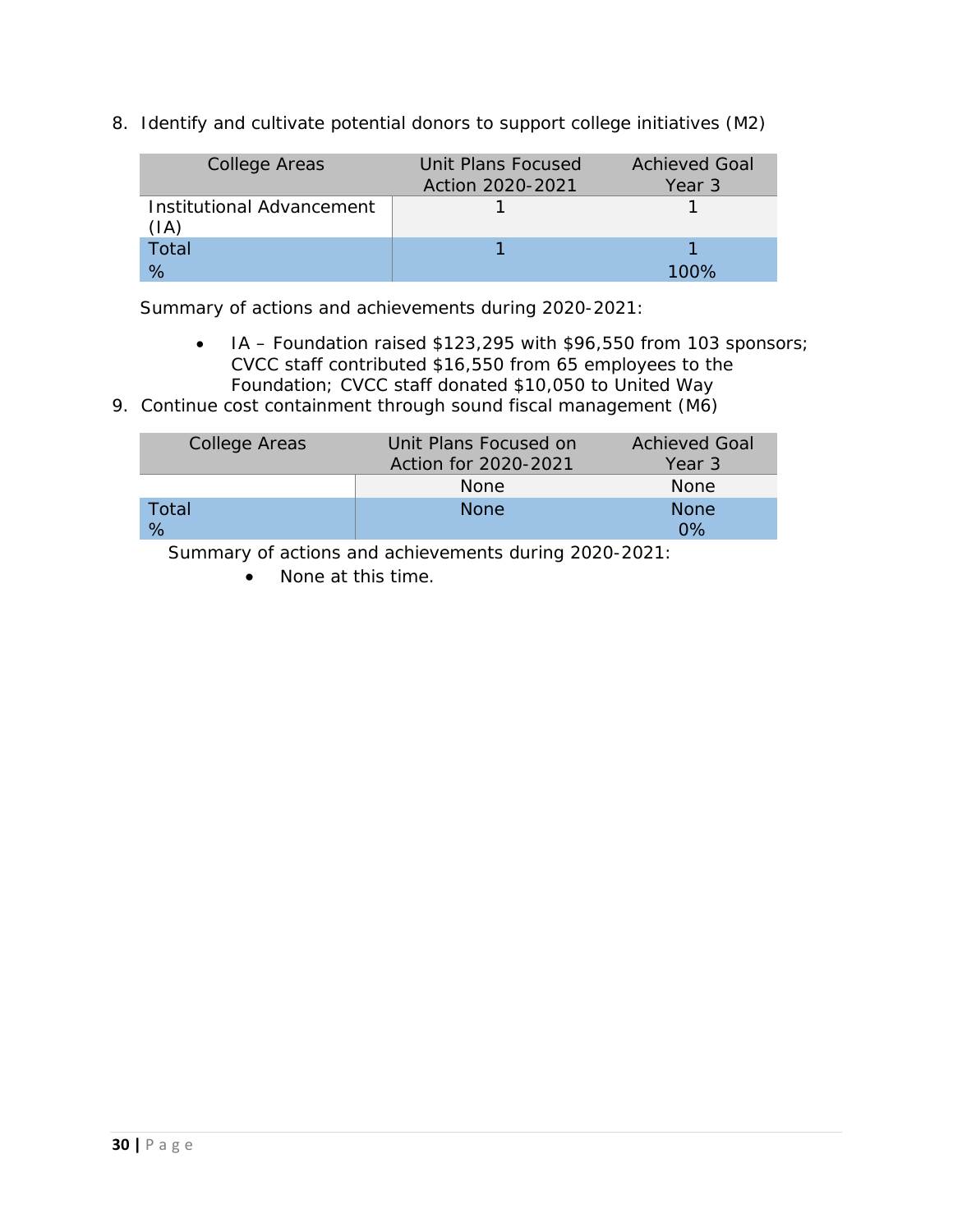## **Summary: Overall, the College achieved 76% of the Strategic Planning goals for the 2020-2021 year.**

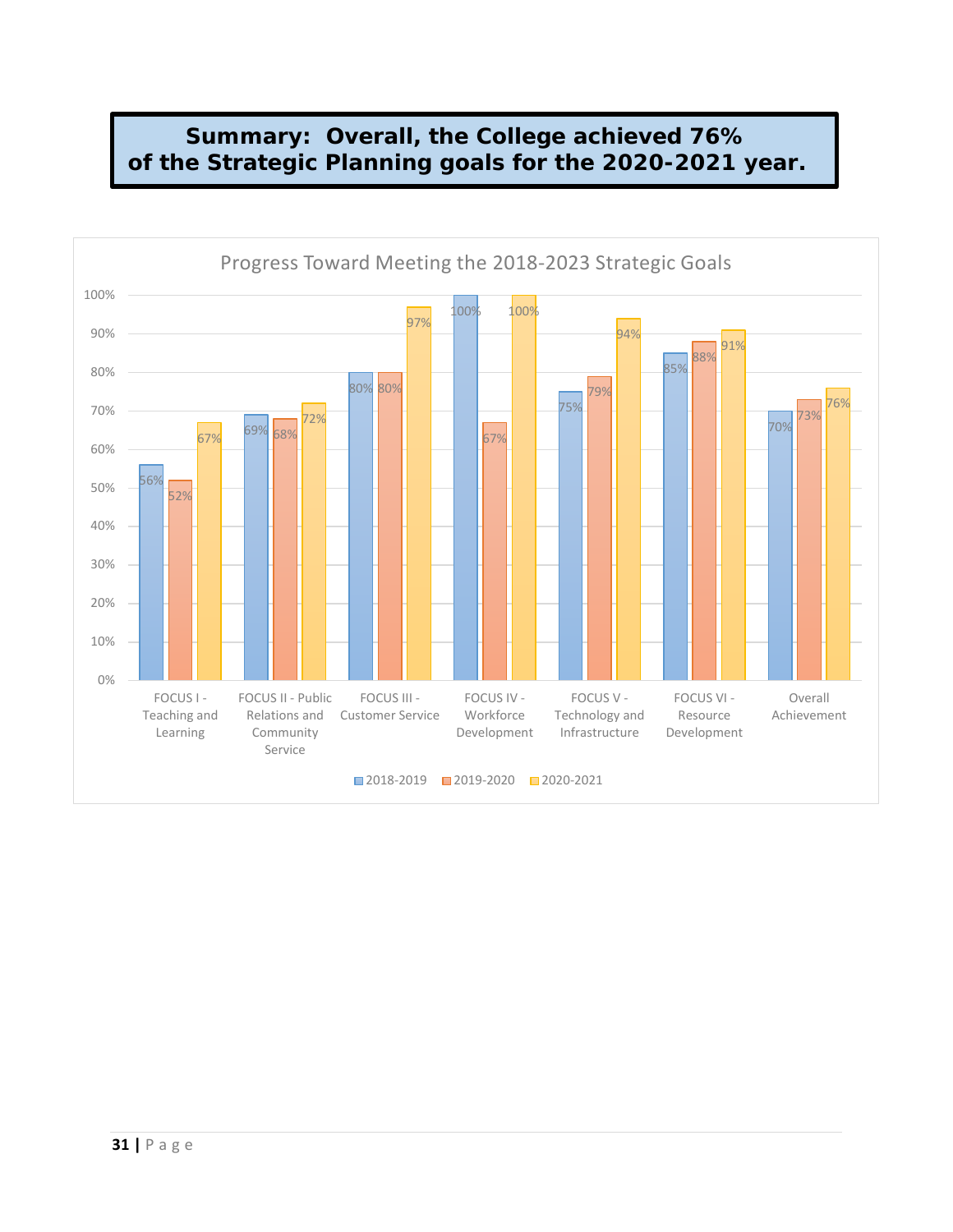

## **Summary of 2020-2021 Accomplishments**

**August 1, 2020 – July 31, 2021**

The following is an outline of major accomplishments that may or may not have been noted in Unit Planning Reports:

#### • **College Milestones:**

- o Faculty updated Student Learning Outcomes for general education core courses
- o 2020 NCLEX PN pass rate 96.30%
- o 2020 NCLEX RN pass rate 91.11%
- o CVCC recertified as a National Testing Center
- o Received Georgia Authorization approval
- o Medical Assisting program reaccredited by ABHES through February 2028
- o Admitted second cohort of standalone LPN students
- o Applied Technology received Region 5 Work Based Learning Governor's Seal of Excellence Award
- o Received approval for short certificate in digital photography
- o Submitted welding for the ACCS Innovation Center training program
- o President appointed to the Board of Directors for the Southern Association of College's and Schools (SACSCOC)
- **Provided annual professional development for all faculty and staff:**
	- o Hosted SACSCOC Kickoff Luncheon for faculty and staff
	- o Conducted continuous meetings for staff on reaffirmation process
	- o Professional Development with ACCS and Target X for CRM Implementation
	- o Hosted professional development for the campus in August and November, 2020
- **The College has worked to cultivate and build upon existing talent through involvement in System and other professional development opportunities. CVCC has supported staff participation in the following activities:**
	- o Four faculty (Math, Chemistry, English, and History instructors) participated in the 2021 Instructional Leadership Academy (ILA)
	- o Achieve Conference
	- o Held Inaugural Student Services Division Professional Development Seminar
	- o Diversity Conference
- **Increased external resources for the College as follows:**
	- $\circ$  Generated revenue totaling \$121,098 for the Foundation (through hybrid Hall of Fame, the highest in the College's history and Chris Patterson Fund)
	- o Foundation awarded a total of \$44,750 in scholarships to 61 students
	- o Awarded Gene Haas Foundation Grant of \$15,000 in scholarships for manufacturingbased careers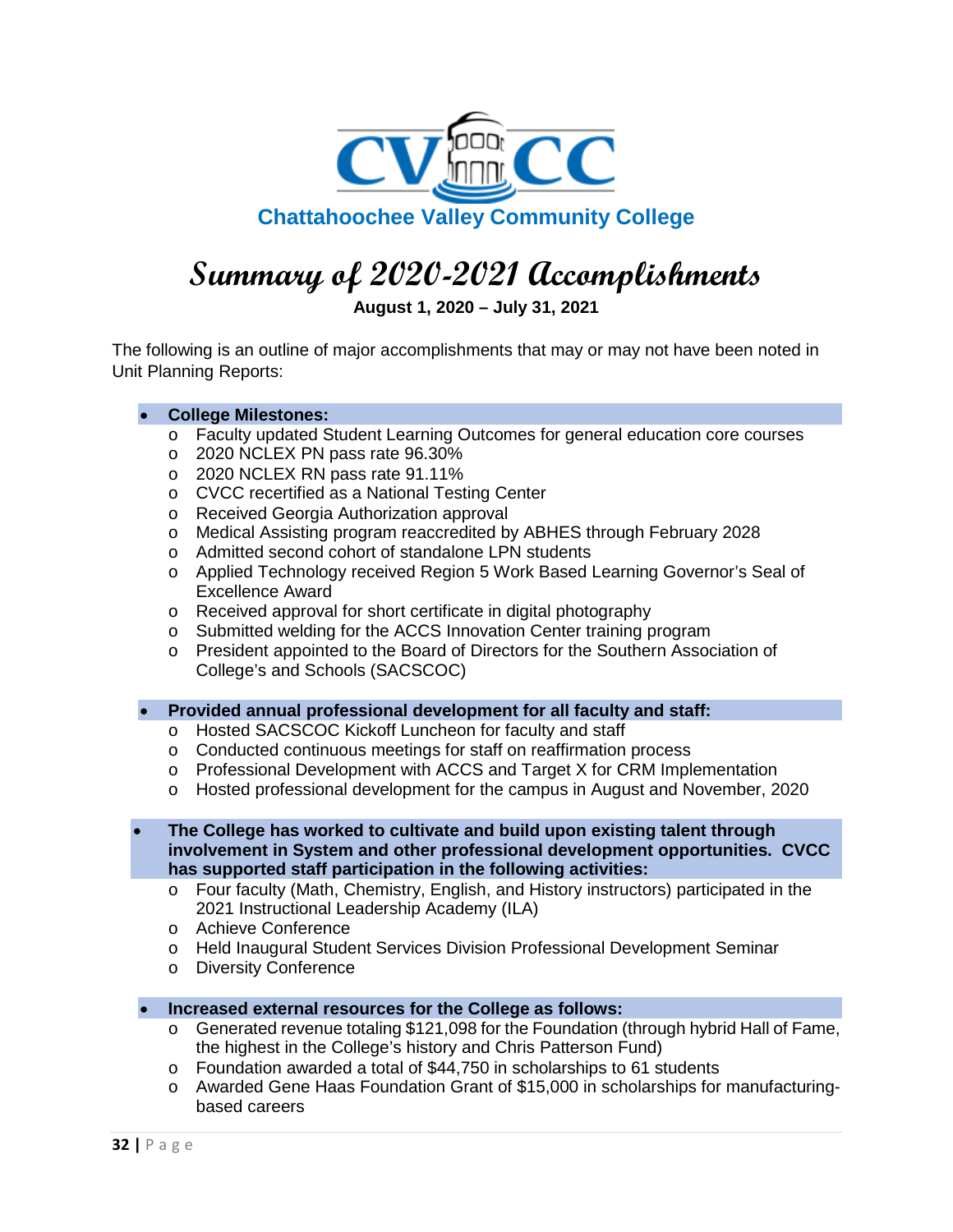- o Received Perkins supplemental grant of \$56,500 for Career Exploration summer camp
- o Received LPN standalone scholarship grant of \$207,500
- o City of Phenix City Grant \$6,300
- o Awarded additional funds for Dual Enrollment Students, \$441,769
- o Received funds from the Phenix City Mayor's Ball to cover dual enrollment scholarships for area high school students and regular scholarships for high school graduates
- o Awarded ICI/ISP Equipment Grant Russell County High School \$48,550
- o Awarded ICI/ISP Equipment Grant for Certified Medical Administrative Assistant short certificate - \$5,600
- o HVAC received PERC \$10,000 grant for propane training and equipment
- o Awarded \$1 million for the acquisition of Adams Hall from Troy University
- o Attained 100 percent participation of Foundation Board members in College giving

#### • **Staff participation in external meetings and associations:**

- o Alabama Community College System Presidents' Association (ACCSPA)
- o Alabama Community College Association (ACCA)
- o Alabama Deans of Student Affairs Association (ADSAA)
- o Instructional Officers Association (IOA)
- o Financial Officers Association (FOA)
- o Alabama Association of Registrars and Admissions Officers
- o Alabama/Southern Association of Financial Aid Administrators
- o Human Resources Management Association (HRMA)
- o Alabama Workforce Officers Association
- o Central Alabama Works (quarterly meetings and webinars)
- o Alabama Works
- o Alabama Adult Education Directors' Association
- o Southern Association of Colleges and Schools Commission on Colleges (SACSCOC) Annual Meeting
- o SACSCOC Summer Institute
- o ACCS Banner System conversion
- o OneACCS Blackboard Ultra launch
- o Alabama Community College System Public Relations Association (ACCSPRA)
- o National Association of Student Affairs Administrators in Higher Education (NASPA)
- o ACCS Office of Student Success completed a consultation visit with Student Services focusing on enrollment
- o Financial Aid Verification Training through Kentucky Higher Education Assistance Authority (KHEAA)
- o Alabama Veteran Affairs Association virtual conference (AVAA)
- o VA training through Auburn University
- o Alabama Student Success Organization (ALSSO)
- o Equity Equation: How to Help Underserved Students Succeed Workshop
- o Council of Resource Development (CARD)

#### • **Established relationships with the following community organizations and stakeholders and/or made the following connections:**

- o East Alabama Chamber of Commerce (President, Resource Member)
	- Attended East Alabama Chamber Annual Chamber Dinner
	- Attended periodic East Alabama Chamber Business After Hours events
	- Attended periodic East Alabama Chamber Biscuits and Breakfast/Business meetings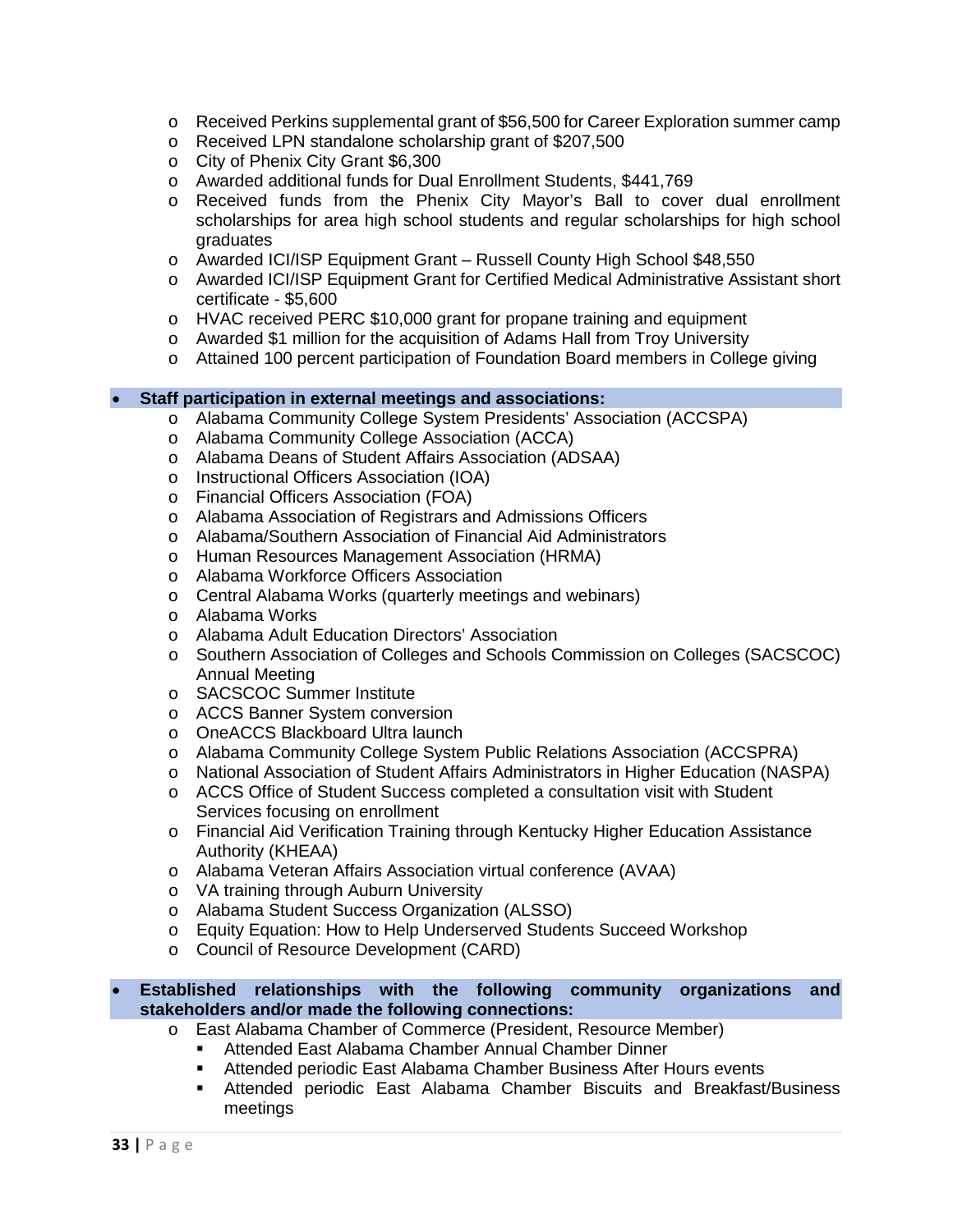- **East Alabama Chamber of Commerce Education TAG Committee**
- East Alabama Chamber of Commerce Economic TAG Committee
- Workforce Targeted Advisory Committee- East Alabama Chamber of Commerce
- **Hosted East Alabama Chamber of Commerce Chamber After Hours Event**
- Associate Dean of Workforce Development and Career Technical Education, Presenter at Biscuits and Breakfast Event
- o Columbus Chamber of Commerce (President, Resource Member)
- o United Way of the Chattahoochee Valley (President Member, Board of Directors)
- o Phenix City Rotary Club (President, Member)
- o Attended Mayor's Ball Scholarship Awards Program (President and Instructional Dean; President was a speaker)
- o Maintained regular contact with superintendents/administrators of Russell County, Smiths Station, Glenwood, and Phenix City Schools
- o Participated in the WTVM Business Break segments (Columbus, GA)
- o Participated in Columbus Georgia Chamber of Commerce CEO tapings, highlighting Workforce Solutions, Career and Technical programs, and the Foundation Hall of Fame)
	- Dean of Instruction speaker for Russell County Teacher Appreciation Award Luncheon
	- Athletic teams participated in the Chris Patterson 5k Track-or-Treat Scholarship Fundraiser
	- **Executive Career Technical Advisory Committee (Central High School)**
- o Marketing Director/Public Information Officer served as mentor for East Alabama Chamber of Commerce Junior/Senior Leadership Program
- o Marketing Director/Public Information Officer served as judge for Young Citizens Award of East Alabama
- o Financial Aid hosted a hybrid Counselors Workshop
- o Men's Basketball Hosted a Basketball Camp
- o Student Athletes Collected Canned Goods for Local Food Bank for Holidays
- o Hosted Family Literacy Week through Adult Education and participated in the National Shine-A-Light on Literacy Campaign
- $\circ$  Hosted Cruising to Career Exploration summer camp for rising 8<sup>th</sup> and 9<sup>th</sup> graders (Summer 2021)

#### • **Workforce Development/Short-term Training:**

- o More than 30 military personnel have completed CLA-CLT training though CA **Credentialing**
- o Launched Certified Medication Aide training through Continuing Education with Arbor Springs Rehabilitation Center
- o Workforce Development received the Existing Industry Training Program (EITP) Grant through Alabama Department of Commerce to train CNA's to become Certified Medication Aides at Phenix City Healthcare
- o Established MOU with Sodecia Automotive for apprenticeship program
- o Launched Pathway to Accelerated Career Enrichment (PACE) Program to strengthen ALAMAP and AWSP Programs.

#### • **Developed a comprehensive COVID-19 Comeback Plan:**

- o Hosted vaccination clinics (four clinics during August 1, 2020 July 31, 2021)
- o Provided CARES Act funds to students to assist with educational expenses  $\circ$  Prepared the campus for opening by creating resources to ensure a safe
- Prepared the campus for opening by creating resources to ensure a safe environment on campus; installed safety barriers where needed; provided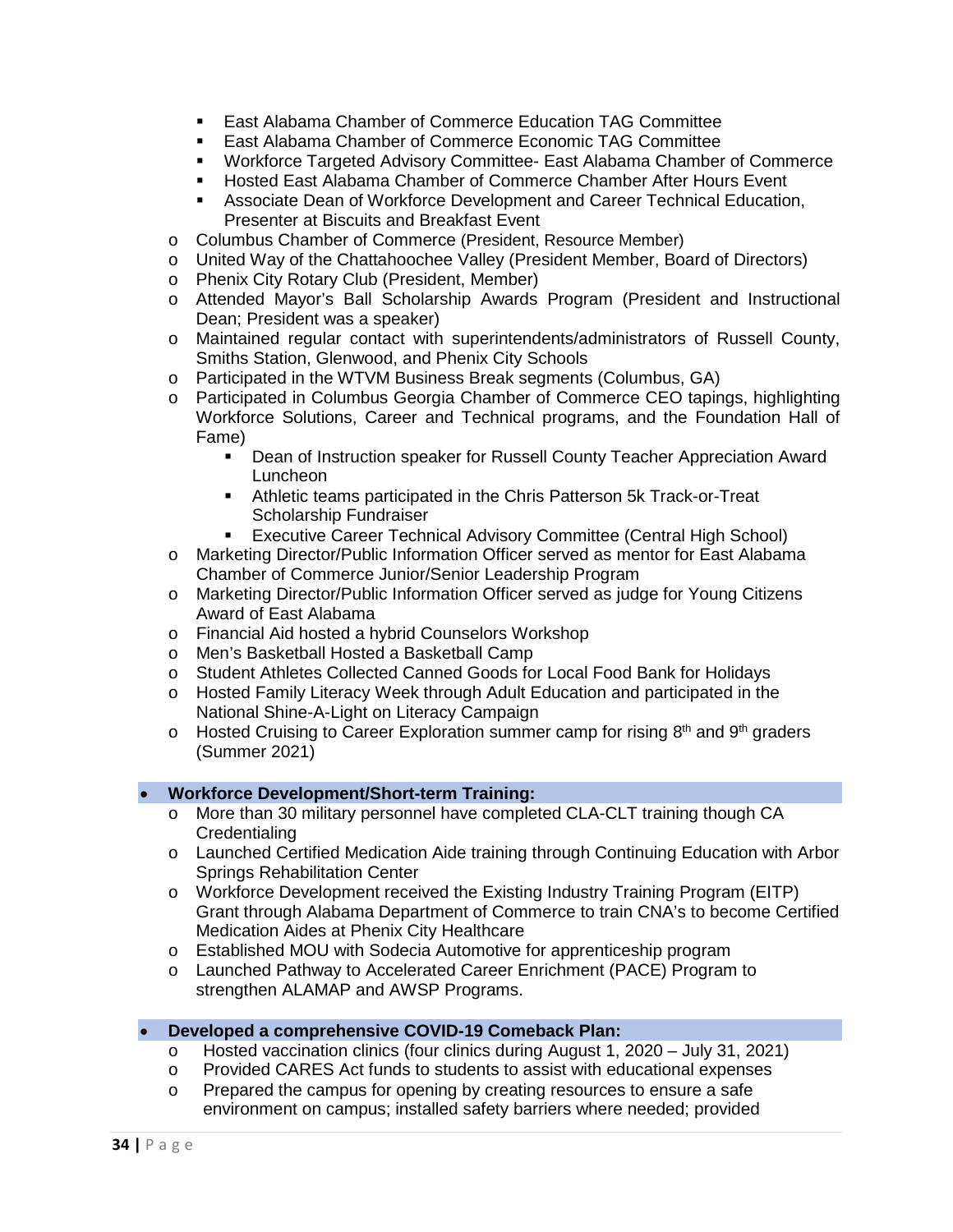continuous cleaning of campus facilities; posted signs on campus communicating face mask requirements and prevention protocols; established online meeting tools to ensure continuity of communications between the College and internal and external stakeholders.

- o Upgraded and installed a new security surveillance system<br>
o Expanded outdoor wireless coverage to parking lots and co
- Expanded outdoor wireless coverage to parking lots and common areas
- o Upgraded/added indoor wireless to expand coverage and update access points
- o Connected the baseball and softball fields to the network using a point-to-point wireless system
- o Procured a new autonomous camera system
- o Purchased a campus-wide fiber upgrade from multi-mode to single-mode fiber increasing available bandwidth
- o Doubled our Internet bandwidth from 250Mbits to 500Mbits
- o Expanded VPN access for employees
- o Implemented laptop loaner program with 200 computers
- o Distributed new laptop computers to all faculty and staff for remote work
- o Imaged and replaced all computers in Adult Education
- o Interactive whiteboards on campus were upgraded<br>
o Installed WESCAN Temperature Scanning Devices
- Installed WESCAN Temperature Scanning Devices in every building on campus

#### • **Student Activities and Campus Events:**

- o Ambassadors-Volunteered at Ronald McDonald House<br>
o Hosted Breast Cancer Awareness Event
- Hosted Breast Cancer Awareness Event
- o Supported the virtual World Aids Day Community Program
- o Hosted a virtual Autism Awareness Forum
- o Hosted a virtual Black History Forum
- o Hosted Chili Cook-Off in support of United Way Campaign
- o Inaugural Easter Egg Hunt for students implemented<br>
o Hosted a virtual Constitution Dav celebration
- Hosted a virtual Constitution Day celebration
- o Hosted a virtual recognition program for Veterans Day
- o Hosted a virtual Holocaust Remembrance program
- o Hosted a virtual Women's History Forum
- o Introduced a new mascot and hosted a Mascot Naming Contest (Captain Sea-Vee)
- o Participated in Founders Day Festival in Smiths Station
- o Participated in Crawford Market Days and Lee County Flea Market<br>
o Attended Chatt-a-Hoots Baseball Game and President threw out firs
- Attended Chatt-a-Hoots Baseball Game and President threw out first pitch
- o Expanded College Bus Tours
- o Conducted drive-thru Academic Awards Ceremony
- o Conducted in-person Graduation Ceremony

#### • **Implemented strategies to Enhance New Student Engagement (SENSE) Program as a result of a Title III grant**

#### • **Athletic Achievements:**

- o All four athletic teams (men's and women's basketball, softball and baseball) made the ACCC state tournament; Women's Basketball placed second in the state tournament.
- o Men's and Women's basketball coaches named Coach of the Year for the South Division.
- o 38 Chattahoochee Valley Community College student athletes were named to the Alabama Community College Conference Spring 2021 Commissioner's Honor